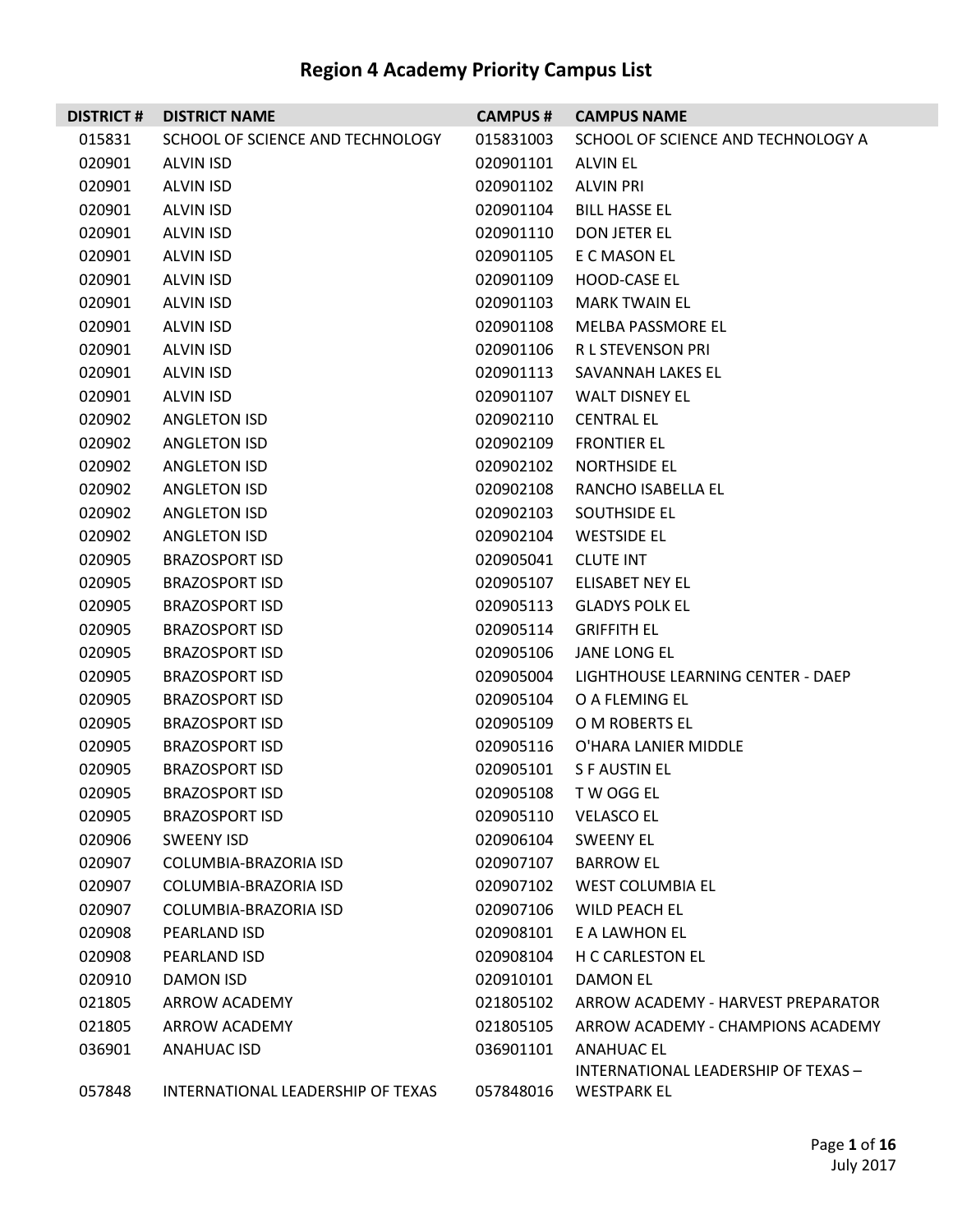| <b>DISTRICT#</b> | <b>DISTRICT NAME</b>            | <b>CAMPUS#</b> | <b>CAMPUS NAME</b>                 |
|------------------|---------------------------------|----------------|------------------------------------|
| 071806           | HARMONY SCIENCE ACAD (EL PASO)  | 071806001      | HARMONY SCIENCE ACAD (EL PASO)     |
| 079901           | LAMAR CISD                      | 079901101      | <b>BEASLEY EL</b>                  |
| 079901           | LAMAR CISD                      | 079901102      | <b>BOWIE EL</b>                    |
| 079901           | LAMAR CISD                      | 079901125      | <b>CORA THOMAS EL</b>              |
| 079901           | LAMAR CISD                      | 079901118      | <b>JACKSON EL</b>                  |
| 079901           | LAMAR CISD                      | 079901105      | JANE LONG EL                       |
| 079901           | LAMAR CISD                      | 079901112      | <b>MEYER EL</b>                    |
| 079901           | LAMAR CISD                      | 079901107      | SMITH EL                           |
| 079901           | LAMAR CISD                      | 079901116      | <b>TLPINKEL</b>                    |
| 079901           | LAMAR CISD                      | 079901109      | <b>TAYLOR RAY EL</b>               |
| 079901           | LAMAR CISD                      | 079901108      | <b>TRAVIS EL</b>                   |
| 079901           | LAMAR CISD                      | 079901122      | <b>WILLIAM VELASQUEZ</b>           |
| 079907           | FORT BEND ISD                   | 079907133      | ARIZONA FLEMING EL                 |
| 079907           | FORT BEND ISD                   | 079907108      | <b>BLUE RIDGE EL</b>               |
| 079907           | FORT BEND ISD                   | 079907113      | <b>BRIARGATE EL</b>                |
| 079907           | FORT BEND ISD                   | 079907144      | DR LYNN ARMSTRONG EL               |
| 079907           | <b>FORT BEND ISD</b>            | 079907101      | E A JONES EL                       |
| 079907           | FORT BEND ISD                   | 079907131      | EDGAR GLOVER JR EL                 |
| 079907           | FORT BEND ISD                   | 079907157      | EL DAEP                            |
| 079907           | FORT BEND ISD                   | 079907150      | <b>HERITAGE ROSE EL</b>            |
| 079907           | FORT BEND ISD                   | 079907122      | <b>HUNTERS GLEN EL</b>             |
| 079907           | FORT BEND ISD                   | 079907115      | <b>LANTERN LANE EL</b>             |
| 079907           | FORT BEND ISD                   | 079907139      | LULA BELLE GOODMAN EL              |
| 079907           | FORT BEND ISD                   | 079907143      | <b>MARY AUSTIN HOLLEY EL</b>       |
| 079907           | FORT BEND ISD                   | 079907118      | <b>MISSION BEND EL</b>             |
| 079907           | FORT BEND ISD                   | 079907124      | <b>MISSION GLEN EL</b>             |
| 079907           | <b>FORT BEND ISD</b>            | 079907129      | <b>MISSION WEST EL</b>             |
| 079907           | FORT BEND ISD                   | 079907116      | RIDGEGATE EL                       |
| 079907           | <b>FORT BEND ISD</b>            | 079907109      | RIDGEMONT EL                       |
| 079907           | FORT BEND ISD                   | 079907146      | <b>ROSA PARKS EL</b>               |
| 079907           | <b>FORT BEND ISD</b>            | 079907114      | <b>TOWNEWEST EL</b>                |
| 079907           | <b>FORT BEND ISD</b>            | 079907134      | <b>WALTER MOSES BURTON EL</b>      |
| 079910           | <b>STAFFORD MSD</b>             | 079910102      | <b>STAFFORD EL</b>                 |
| 079910           | STAFFORD MSD                    | 079910103      | STAFFORD INT                       |
| 079910           | STAFFORD MSD                    | 079910101      | <b>STAFFORD PRI</b>                |
| 084802           | <b>ODYSSEY ACADEMY INC</b>      | 084802001      | <b>ODYSSEY ACADEMY - GALVESTON</b> |
| 084804           | AMBASSADORS PREPARATORY ACADEMY | 084804101      | AMBASSADORS PREPARATORY ACADEMY    |
| 084901           | <b>DICKINSON ISD</b>            | 084901107      | <b>BAY COLONY EL</b>               |
| 084901           | <b>DICKINSON ISD</b>            | 084901042      | DUNBAR MIDDLE                      |
| 084901           | DICKINSON ISD                   | 084901044      | ELVA C LOBIT MIDDLE                |
| 084901           | <b>DICKINSON ISD</b>            | 084901106      | <b>HUGHES ROAD EL</b>              |
| 084901           | <b>DICKINSON ISD</b>            | 084901105      | JAKE SILBERNAGEL EL                |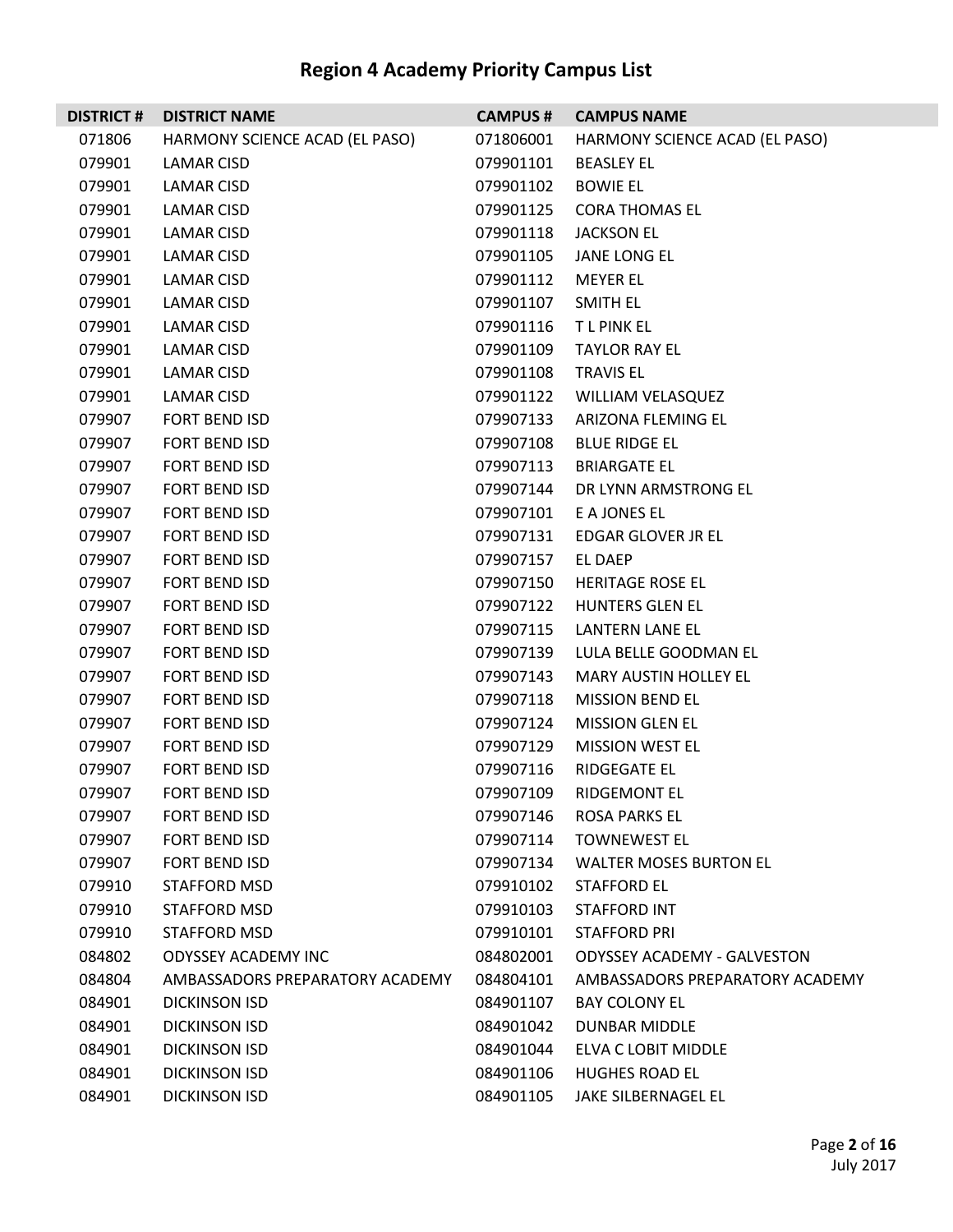| <b>DISTRICT#</b> | <b>DISTRICT NAME</b>                                                 | <b>CAMPUS#</b> | <b>CAMPUS NAME</b>                 |
|------------------|----------------------------------------------------------------------|----------------|------------------------------------|
| 084901           | <b>DICKINSON ISD</b>                                                 | 084901043      | JOHN AND SHAMARION BARBER MIDDLE   |
| 084901           | DICKINSON ISD                                                        | 084901101      | KENNETH E LITTLE EL                |
| 084901           | <b>DICKINSON ISD</b>                                                 | 084901108      | SAN LEON EL                        |
| 084902           | <b>GALVESTON ISD</b>                                                 | 084902115      | BURNET/ECU                         |
| 084902           | <b>GALVESTON ISD</b>                                                 | 084902114      | <b>COASTAL VILLAGE EL</b>          |
| 084902           | <b>GALVESTON ISD</b>                                                 | 084902102      | <b>CRENSHAW EL AND MIDDLE</b>      |
| 084902           | <b>GALVESTON ISD</b>                                                 | 084902104      | MORGAN EL MAGNET SCHOOL            |
| 084902           | <b>GALVESTON ISD</b>                                                 | 084902106      | OPPE EL                            |
| 084902           | <b>GALVESTON ISD</b>                                                 | 084902107      | <b>PARKER EL</b>                   |
| 084902           | <b>GALVESTON ISD</b>                                                 | 084902006      | SCOTT COLLEGIATE ACADEMY           |
| 084902           | <b>GALVESTON ISD</b>                                                 | 084902044      | <b>WEIS MIDDLE</b>                 |
| 084906           | <b>TEXAS CITY ISD</b>                                                | 084906101      | <b>FRY INT</b>                     |
| 084906           | <b>TEXAS CITY ISD</b>                                                | 084906102      | <b>HEIGHTS EL</b>                  |
| 084906           | <b>TEXAS CITY ISD</b>                                                | 084906103      | <b>KOHFELDT EL</b>                 |
| 084906           | <b>TEXAS CITY ISD</b>                                                | 084906111      | LA MARQUE EL                       |
| 084906           | <b>TEXAS CITY ISD</b>                                                | 084906043      | LA MARQUE MIDDLE                   |
| 084906           | <b>TEXAS CITY ISD</b>                                                | 084906110      | LA MARQUE PRI                      |
| 084906           | <b>TEXAS CITY ISD</b>                                                | 084906104      | <b>NORTHSIDE EL</b>                |
| 084906           | <b>TEXAS CITY ISD</b>                                                | 084906105      | ROOSEVELT-WILSON EL                |
| 084906           | <b>TEXAS CITY ISD</b>                                                | 084906006      | <b>WOODROW WILSON DAEP</b>         |
| 084908           | <b>HITCHCOCK ISD</b>                                                 | 084908106      | <b>HITCHCOCK PRI</b>               |
| 084908           | <b>HITCHCOCK ISD</b>                                                 | 084908103      | <b>STEWART EL</b>                  |
| 084910           | <b>CLEAR CREEK ISD</b>                                               | 084910108      | <b>G H WHITCOMB EL</b>             |
| 084910           | <b>CLEAR CREEK ISD</b>                                               | 084910106      | LAVACE STEWART EL                  |
| 084910           | <b>CLEAR CREEK ISD</b>                                               | 084910103      | <b>LEAGUE CITY EL</b>              |
| 084910           | <b>CLEAR CREEK ISD</b>                                               | 084910107      | <b>MARGARET S MCWHIRTER EL</b>     |
| 101802           | SER-NINOS CHARTER SCHOOL                                             | 101802101      | <b>SER-NINOS CHARTER EL</b>        |
| 101802           | SER-NINOS CHARTER SCHOOL                                             | 101802102      | SER-NINOS CHARTER EL II            |
| 101806           | RAUL YZAGUIRRE SCHOOL FOR SUCCESS                                    | 101806102      | RAUL YZAGUIRRE SCHOOL FOR SUCCESS  |
| 101806           | RAUL YZAGUIRRE SCHOOL FOR SUCCESS<br>ACADEMY OF ACCELERATED LEARNING | 101806101      | RAUL YZAGUIRRE SCHOOL FOR SUCCESS  |
| 101810           | IN.                                                                  | 101810002      | ACADEMY OF ACCELERATED LEARNING    |
| 101811           | <b>EXCEL ACADEMY</b>                                                 | 101811001      | HARRIS COUNTY JUVENILE DETENTION C |
| 101813           | <b>KIPP INC CHARTER</b>                                              | 101813041      | KIPP 3D ACADEMY                    |
| 101813           | KIPP INC CHARTER                                                     | 101813113      | KIPP 3RD WARD SCHOOL               |
| 101813           | <b>KIPP INC CHARTER</b>                                              | 101813001      | KIPP ACADEMY MIDDLE                |
| 101813           | KIPP INC CHARTER                                                     | 101813049      | KIPP ACADEMY WEST MIDDLE           |
| 101813           | <b>KIPP INC CHARTER</b>                                              | 101813112      | KIPP CONNECT PRI                   |
| 101813           | KIPP INC CHARTER                                                     | 101813106      | KIPP DREAM PREP                    |
| 101813           | <b>KIPP INC CHARTER</b>                                              | 101813109      | KIPP EXPLORE ACADEMY               |
| 101813           | <b>KIPP INC CHARTER</b>                                              | 101813046      | KIPP GULFTON MIDDLE                |
| 101813           | <b>KIPP INC CHARTER</b>                                              | 101813044      | KIPP INTREPID PREPARATORY SCHOOL   |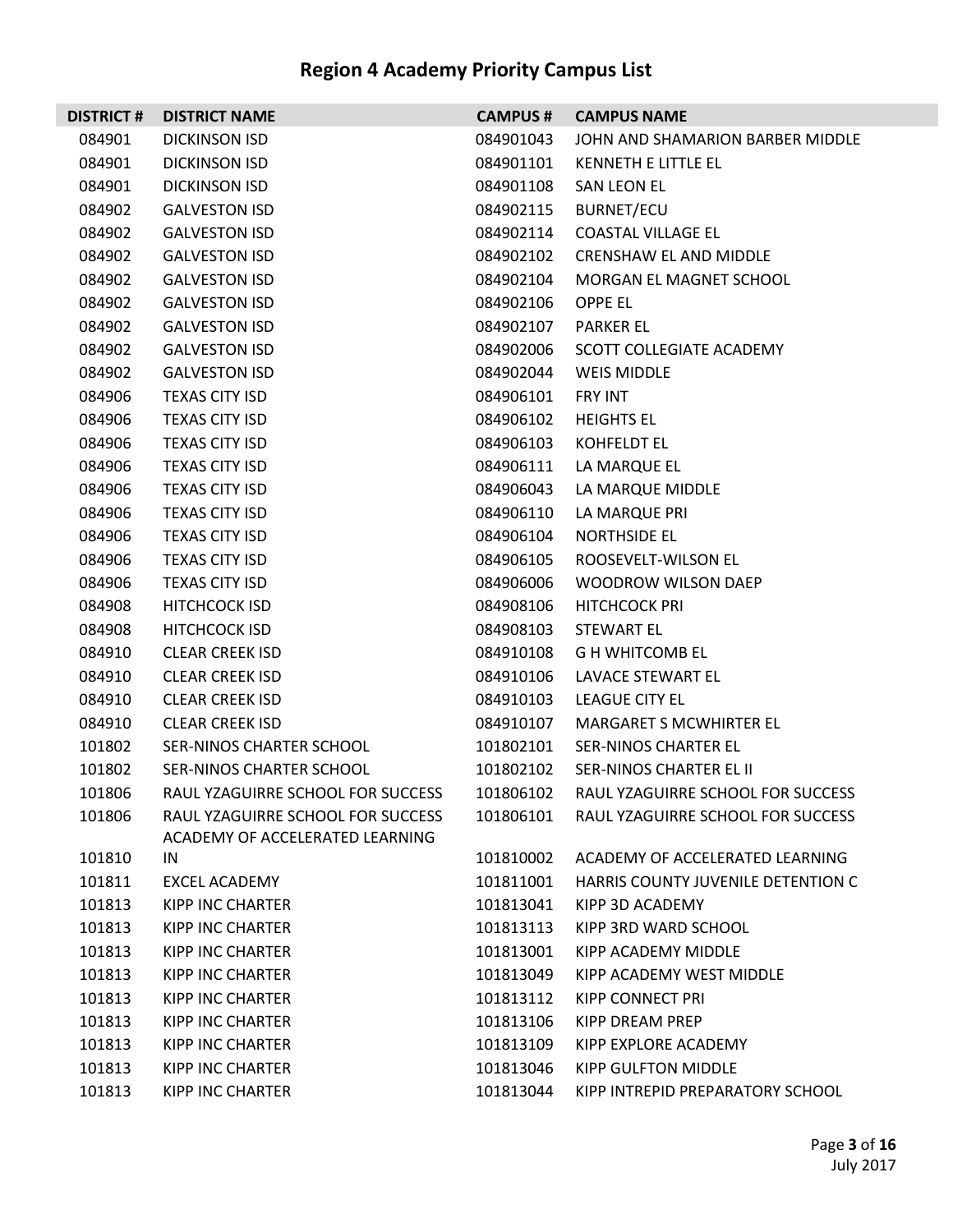| <b>DISTRICT#</b> | <b>DISTRICT NAME</b>                                | <b>CAMPUS#</b> | <b>CAMPUS NAME</b>                           |
|------------------|-----------------------------------------------------|----------------|----------------------------------------------|
| 101813           | <b>KIPP INC CHARTER</b>                             | 101813111      | KIPP LEGACY PREPARATORY SCHOOL               |
| 101813           | <b>KIPP INC CHARTER</b>                             | 101813043      | KIPP POLARIS ACADEMY FOR BOYS                |
| 101813           | KIPP INC CHARTER                                    | 101813107      | KIPP SHARP COLLEGE PREP                      |
| 101813           | KIPP INC CHARTER                                    | 101813042      | KIPP SHARPSTOWN COLLEGE PREPARATOR           |
| 101813           | KIPP INC CHARTER                                    | 101813105      | KIPP SHINE PREP                              |
| 101813           | <b>KIPP INC CHARTER</b>                             | 101813050      | KIPP SOUTHEAST HOUSTON MIDDLE                |
| 101813           | KIPP INC CHARTER                                    | 101813116      | KIPP SOUTHEAST HOUSTON PRI                   |
| 101813           | KIPP INC CHARTER                                    | 101813048      | KIPP SPIRIT COLLEGE PREP                     |
| 101813           | KIPP INC CHARTER                                    | 101813115      | KIPP UNITY PRI                               |
| 101813           | <b>KIPP INC CHARTER</b>                             | 101813045      | KIPP VOYAGE ACADEMY FOR GIRLS                |
| 101813           | KIPP INC CHARTER                                    | 101813114      | KIPP ZENITH ACADEMY                          |
| 101814           | THE VARNETT PUBLIC SCHOOL                           | 101814103      | THE VARNETT SCHOOL - EAST                    |
| 101814           | THE VARNETT PUBLIC SCHOOL                           | 101814102      | THE VARNETT SCHOOL - NORTHEAST               |
| 101814           | THE VARNETT PUBLIC SCHOOL                           | 101814101      | <b>VARNETT CHARTER SCHOOL</b>                |
| 101819           | AMIGOS POR VIDA-FRIENDS FOR LIFE P                  | 101819001      | AMIGOS POR VIDA-FRIENDS FOR LIFE C           |
| 101828           | HOUSTON GATEWAY ACADEMY INC                         | 101828101      | <b>HOUSTON GATEWAY ACADEMY</b>               |
| 101828           | HOUSTON GATEWAY ACADEMY INC                         | 101828001      | <b>HOUSTON GATEWAY ACADEMY - CORAL CA</b>    |
| 101828           | <b>HOUSTON GATEWAY ACADEMY INC</b>                  | 101828002      | <b>HOUSTON GATEWAY ACADEMY INC ELITE</b>     |
| 101829           | <b>HOUSTON HEIGHTS LEARNING ACADEMY</b>             | 101829101      | <b>HOUSTON HEIGHTS LEARNING ACADEMY</b>      |
| 101838           | SOUTHWEST SCHOOL                                    | 101838004      | PHOENIX SCHOOL AT SOUTHWEST SCHOOL           |
| 101838           | SOUTHWEST SCHOOL                                    | 101838102      | SOUTHWEST SCHOOLS BISSONNET EL CAM           |
| 101838           | SOUTHWEST SCHOOL                                    | 101838104      | SOUTHWEST SCHOOLS MANGUM EL CAMPUS           |
|                  | TWO DIMENSIONS PREPARATORY                          |                |                                              |
| 101840           | <b>ACADEMY</b>                                      | 101840102      | TWO DIMENSIONS AT CORSICANA                  |
|                  | <b>TWO DIMENSIONS PREPARATORY</b>                   |                |                                              |
| 101840           | <b>ACADEMY</b><br><b>TWO DIMENSIONS PREPARATORY</b> | 101840101      | TWO DIMENSIONS PREPARATORY ACADEMY           |
| 101840           | <b>ACADEMY</b>                                      | 101840103      | TWO DIMENSIONS/VICKERY                       |
| 101842           | COMQUEST ACADEMY                                    | 101842001      | <b>COMQUEST ACADEMY</b>                      |
| 101846           | HARMONY SCIENCE ACADEMY                             |                | 101846102 HARMONY SCHOOL OF EXPLORATION- HOU |
| 101846           | <b>HARMONY SCIENCE ACADEMY</b>                      | 101846006      | HARMONY SCHOOL OF FINE ARTS AND TE           |
| 101846           | HARMONY SCIENCE ACADEMY                             | 101846005      | HARMONY SCHOOL OF SCIENCE-HOUSTON            |
| 101847           | <b>BEATRICE MAYES INSTITUTE CHARTER S</b>           | 101847101      | <b>BEATRICE MAYES INSTITUTE CHARTER S</b>    |
| 101849           | ACCELERATED INTERMEDIATE ACADEMY                    | 101849101      | ACCELERATED INTERDISCIPLINARY ACAD           |
| 101849           | ACCELERATED INTERMEDIATE ACADEMY                    | 101849105      | AIA LANCASTER EL                             |
| 101850           | ZOE LEARNING ACADEMY                                | 101850102      | ZOE LEARNING ACAD - AMBASSADOR CAM           |
| 101850           | ZOE LEARNING ACADEMY                                | 101850101      | ZOE LEARNING ACADEMY                         |
| 101853           | PROMISE COMMUNITY SCHOOL                            | 101853106      | BAKER-RIPLEY CHARTER SCHOOL                  |
| 101853           | PROMISE COMMUNITY SCHOOL                            | 101853108      | <b>NEW NEIGHBOR CAMPUS</b>                   |
| 101853           | PROMISE COMMUNITY SCHOOL                            | 101853101      | RIPLEY HOUSE CHARTER SCHOOL                  |
| 101855           | MEYERPARK ELEMENTARY                                | 101855101      | MEYERPARK EL                                 |
| 101856           | DRAW ACADEMY                                        | 101856101      | DRAW ACADEMY                                 |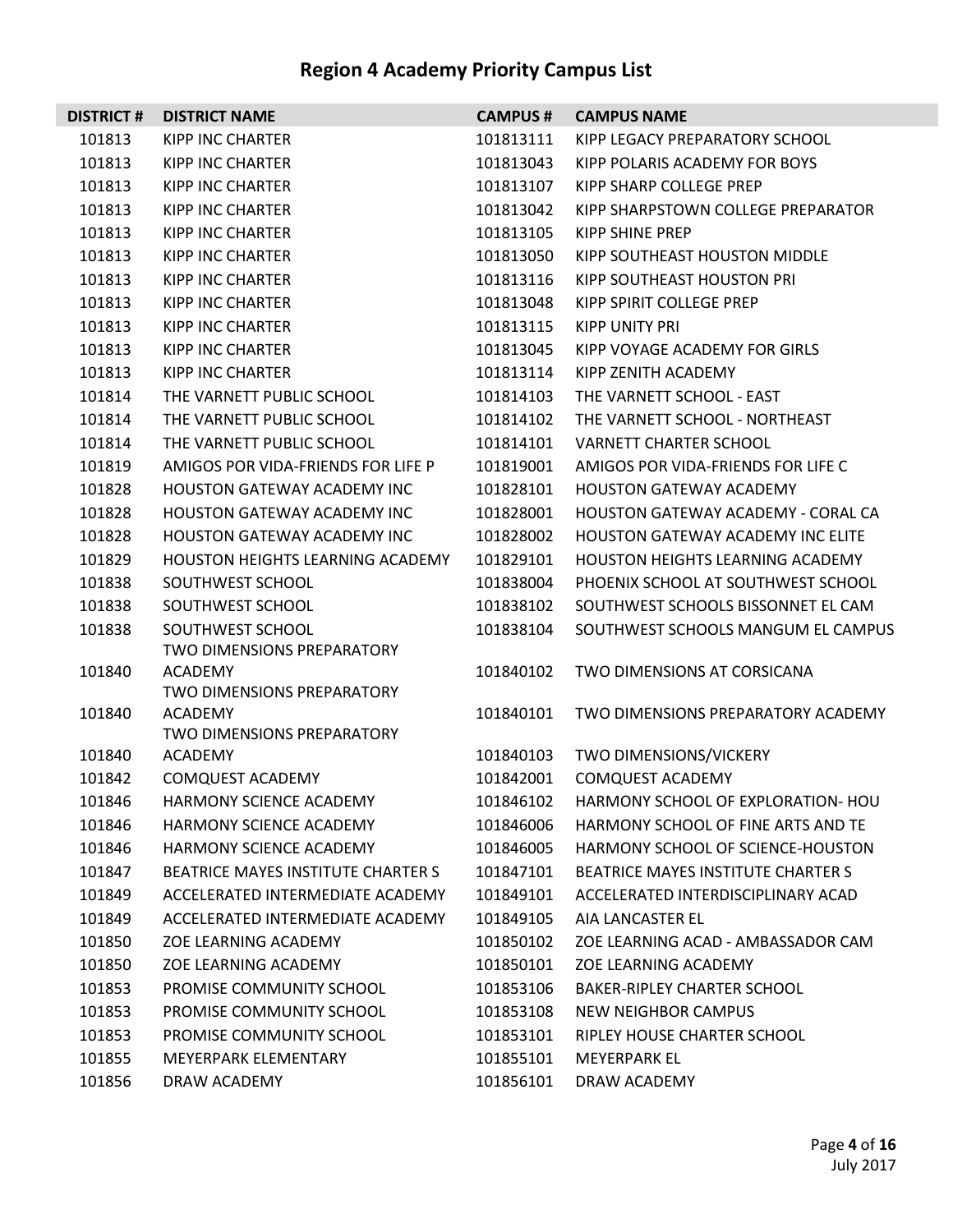| <b>DISTRICT#</b> | <b>DISTRICT NAME</b>           | <b>CAMPUS#</b> | <b>CAMPUS NAME</b>                 |
|------------------|--------------------------------|----------------|------------------------------------|
| 101856           | DRAW ACADEMY                   | 101856103      | DRAW ACADEMY UPPER EL              |
| 101858           | HARMONY SCHOOL OF EXCELLENCE   | 101858007      | HARMONY SCHOOL OF ACHIEVEMENT - HO |
| 101858           | HARMONY SCHOOL OF EXCELLENCE   | 101858002      | HARMONY SCHOOL OF ENDEAVOR-HOUSTON |
| 101858           | HARMONY SCHOOL OF EXCELLENCE   | 101858006      | HARMONY SCHOOL OF TECHNOLOGY-HOUST |
| 101858           | HARMONY SCHOOL OF EXCELLENCE   | 101858003      | HARMONY SCIENCE ACADEMY - BRYAN    |
| 101859           | STEP CHARTER SCHOOL            | 101859101      | <b>STEP CHARTER EL</b>             |
| 101859           | STEP CHARTER SCHOOL            | 101859102      | <b>STEP CHARTER II</b>             |
| 101861           | THE RHODES SCHOOL              | 101861105      | THE RHODES SCHOOL - HUMBLE         |
| 101861           | THE RHODES SCHOOL              | 101861102      | THE RHODES SCHOOL - NORTHSHORE     |
| 101861           | THE RHODES SCHOOL              | 101861104      | THE RHODES SCHOOL - NW             |
| 101861           | THE RHODES SCHOOL              | 101861103      | THE RHODES SCHOOL - SOUTHEAST      |
|                  | HARMONY SCHOOL OF SCIENCE -    |                |                                    |
| 101862           | <b>HOUSTO</b>                  | 101862001      | HARMONY SCIENCE ACADEMY-SUGAR LAND |
| 101866           | <b>GLOBAL LEARNING VILLAGE</b> | 101866001      | <b>GLOBAL LEARNING VILLAGE</b>     |
| 101868           | THE PRO-VISION ACADEMY         | 101868002      | PRO-VISION MIDDLE                  |
| 101869           | C O R E ACADEMY                | 101869001      | C O R E ACADEMY                    |
| 101870           | <b>BETA ACADEMY</b>            | 101870001      | <b>BETA ACADEMY</b>                |
| 101902           | ALDINE ISD                     | 101902101      | ANDERSON ACADEMY                   |
| 101902           | ALDINE ISD                     | 101902102      | <b>BETHUNE ACADEMY</b>             |
| 101902           | ALDINE ISD                     | 101902126      | <b>BLACK EL</b>                    |
| 101902           | ALDINE ISD                     | 101902131      | <b>BUSSEY EL</b>                   |
| 101902           | ALDINE ISD                     | 101902128      | <b>CALVERT EL</b>                  |
| 101902           | ALDINE ISD                     | 101902066      | <b>CARAWAY INT</b>                 |
| 101902           | ALDINE ISD                     | 101902122      | <b>CARMICHAEL EL</b>               |
| 101902           | ALDINE ISD                     | 101902103      | CARROLL ACADEMY                    |
| 101902           | ALDINE ISD                     | 101902107      | <b>CARTER ACADEMY</b>              |
| 101902           | ALDINE ISD                     | 101902123      | <b>CONLEY EL</b>                   |
| 101902           | ALDINE ISD                     | 101902136      | <b>CYPRESSWOOD EL</b>              |
| 101902           | ALDINE ISD                     | 101902155      | DE SANTIAGO EC/PRE-K CENTER        |
| 101902           | <b>ALDINE ISD</b>              | 101902124      | <b>DUNN EL</b>                     |
| 101902           | ALDINE ISD                     | 101902061      | <b>ECKERT INT</b>                  |
| 101902           | ALDINE ISD                     | 101902121      | <b>ERMEL EL</b>                    |
| 101902           | <b>ALDINE ISD</b>              | 101902063      | <b>ESCAMILLA INT</b>               |
| 101902           | ALDINE ISD                     | 101902105      | <b>FRANCIS EL</b>                  |
| 101902           | ALDINE ISD                     | 101902106      | <b>GOODMAN EL</b>                  |
| 101902           | ALDINE ISD                     | 101902125      | <b>GRAY EL</b>                     |
| 101902           | ALDINE ISD                     | 101902135      | <b>GREENSPOINT EL</b>              |
| 101902           | ALDINE ISD                     | 101902129      | <b>HARRIS ACADEMY</b>              |
| 101902           | ALDINE ISD                     | 101902069      | HILL INT                           |
| 101902           | ALDINE ISD                     | 101902062      | <b>HOUSTON ACADEMY</b>             |
| 101902           | ALDINE ISD                     | 101902116      | <b>JOHNSON EL</b>                  |
| 101902           | ALDINE ISD                     | 101902165      | JONES EC/PRE-K/KG CENTER           |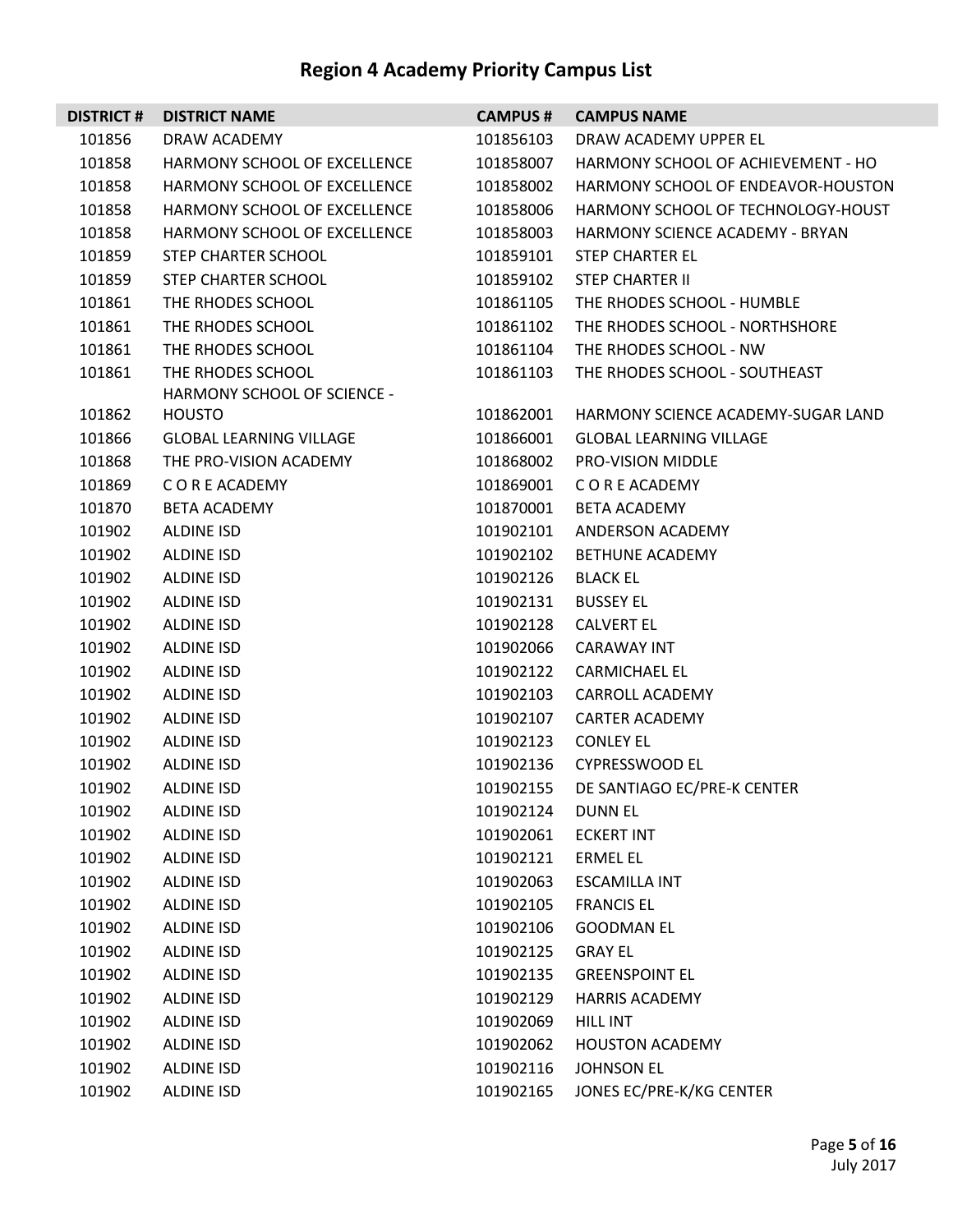|        | <b>DISTRICT # DISTRICT NAME</b> | <b>CAMPUS #</b> | <b>CAMPUS NAME</b>       |
|--------|---------------------------------|-----------------|--------------------------|
| 101902 | ALDINE ISD                      | 101902134       | <b>JONES EL</b>          |
| 101902 | ALDINE ISD                      | 101902130       | KUJAWA EL                |
| 101902 | ALDINE ISD                      | 101902108       | LANE SCHOOL              |
| 101902 | ALDINE ISD                      | 101902120       | <b>MAGRILL EL</b>        |
| 101902 | ALDINE ISD                      | 101902070       | <b>MARCELLA INT</b>      |
| 101902 | ALDINE ISD                      | 101902109       | <b>MENDEL EL</b>         |
| 101902 | ALDINE ISD                      | 101902115       | ODOM EL                  |
| 101902 | ALDINE ISD                      | 101902111       | OLESON EL                |
| 101902 | ALDINE ISD                      | 101902112       | ORANGE GROVE EL          |
| 101902 | ALDINE ISD                      | 101902065       | <b>PARKER INT</b>        |
| 101902 | ALDINE ISD                      | 101902072       | RAYFORD INT              |
| 101902 | ALDINE ISD                      | 101902113       | RAYMOND ACADEMY          |
| 101902 | ALDINE ISD                      | 101902104       | REECE ACADEMY            |
| 101902 | ALDINE ISD                      | 101902068       | REED ACADEMY             |
| 101902 | ALDINE ISD                      | 101902118       | <b>SAMMONS EL</b>        |
| 101902 | ALDINE ISD                      | 101902114       | SMITH ACADEMY            |
| 101902 | ALDINE ISD                      | 101902132       | <b>SPENCE EL</b>         |
| 101902 | ALDINE ISD                      | 101902064       | <b>STEHLIK INT</b>       |
| 101902 | ALDINE ISD                      | 101902119       | <b>STEPHENS EL</b>       |
| 101902 | ALDINE ISD                      | 101902127       | STOVALL ACADEMY          |
| 101902 | ALDINE ISD                      | 101902117       | THOMPSON EL              |
| 101902 | ALDINE ISD                      | 101902067       | <b>WILSON INT</b>        |
| 101902 | ALDINE ISD                      | 101902110       | <b>WORSHAM EL</b>        |
| 101903 | ALIEF ISD                       | 101903114       | ALEXANDER EL             |
| 101903 | ALIEF ISD                       | 101903205       | ALIEF LEARNING CTR (K-6) |
| 101903 | ALIEF ISD                       | 101903118       | <b>BEST EL</b>           |
| 101903 | ALIEF ISD                       | 101903102       | <b>BOONE EL</b>          |
| 101903 | ALIEF ISD                       | 101903145       | <b>BUDEWIG INT</b>       |
| 101903 | ALIEF ISD                       | 101903121       | <b>BUSH EL</b>           |
| 101903 | <b>ALIEF ISD</b>                | 101903104       | <b>CHAMBERS EL</b>       |
| 101903 | ALIEF ISD                       | 101903108       | <b>CHANCELLOR EL</b>     |
| 101903 | <b>ALIEF ISD</b>                | 101903122       | <b>COLLINS EL</b>        |
| 101903 | <b>ALIEF ISD</b>                | 101903112       | <b>CUMMINGS EL</b>       |
| 101903 | ALIEF ISD                       | 101903115       | <b>HEARNE EL</b>         |
| 101903 | ALIEF ISD                       | 101903111       | <b>HEFLIN EL</b>         |
| 101903 | <b>ALIEF ISD</b>                | 101903120       | <b>HICKS EL</b>          |
| 101903 | <b>ALIEF ISD</b>                | 101903124       | <b>HOLMQUIST EL</b>      |
| 101903 | ALIEF ISD                       | 101903123       | <b>HORN EL</b>           |
| 101903 | ALIEF ISD                       | 101903107       | <b>KENNEDY EL</b>        |
| 101903 | <b>ALIEF ISD</b>                | 101903141       | <b>KLENTZMAN INT</b>     |
| 101903 | <b>ALIEF ISD</b>                | 101903116       | <b>LANDIS EL</b>         |
| 101903 | <b>ALIEF ISD</b>                | 101903109       | LIESTMAN EL              |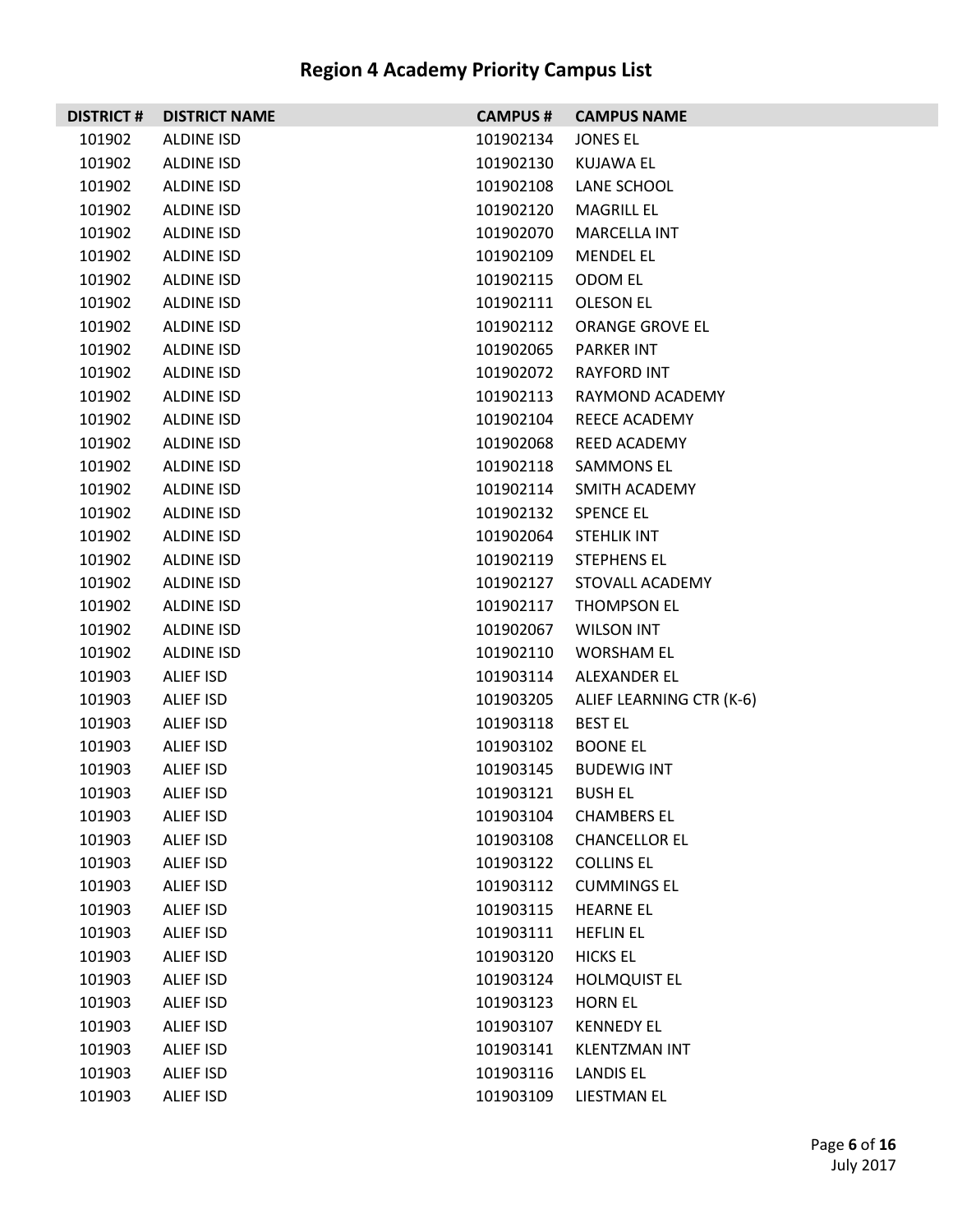| <b>DISTRICT #</b> | <b>DISTRICT NAME</b>         | <b>CAMPUS #</b> | <b>CAMPUS NAME</b>                |
|-------------------|------------------------------|-----------------|-----------------------------------|
| 101903            | ALIEF ISD                    | 101903106       | <b>MAHANAY EL</b>                 |
| 101903            | ALIEF ISD                    | 101903103       | <b>MARTIN EL</b>                  |
| 101903            | ALIEF ISD                    | 101903143       | MATA INT                          |
| 101903            | ALIEF ISD                    | 101903144       | MILLER INT                        |
| 101903            | ALIEF ISD                    | 101903119       | <b>OUTLEY EL</b>                  |
| 101903            | ALIEF ISD                    | 101903140       | <b>OWENS INT</b>                  |
| 101903            | ALIEF ISD                    | 101903110       | <b>PETROSKY EL</b>                |
| 101903            | ALIEF ISD                    | 101903113       | <b>REES EL</b>                    |
| 101903            | ALIEF ISD                    | 101903105       | SMITH EL                          |
| 101903            | ALIEF ISD                    | 101903117       | <b>SNEED EL</b>                   |
| 101903            | ALIEF ISD                    | 101903101       | YOUENS EL                         |
| 101903            | ALIEF ISD                    | 101903142       | YOUNGBLOOD INT                    |
| 101905            | <b>CHANNELVIEW ISD</b>       | 101905042       | <b>BH HAMBLEN EL</b>              |
| 101905            | <b>CHANNELVIEW ISD</b>       | 101905105       | <b>CRENSHAW EL</b>                |
| 101905            | <b>CHANNELVIEW ISD</b>       | 101905102       | DE ZAVALA EL                      |
| 101905            | <b>CHANNELVIEW ISD</b>       | 101905106       | <b>HARVEY S BROWN EL</b>          |
| 101905            | <b>CHANNELVIEW ISD</b>       | 101905104       | <b>MCMULLAN EL</b>                |
| 101905            | <b>CHANNELVIEW ISD</b>       | 101905103       | <b>SCHOCHLER EL</b>               |
| 101905            | <b>CHANNELVIEW ISD</b>       | 101905101       | VIOLA COBB EL                     |
| 101906            | <b>CROSBY ISD</b>            | 101906103       | <b>BARRETT EL</b>                 |
| 101906            | <b>CROSBY ISD</b>            | 101906102       | <b>CROSBY KINDERGARTEN CENTER</b> |
| 101906            | <b>CROSBY ISD</b>            | 101906104       | DREW EL                           |
| 101907            | <b>CYPRESS-FAIRBANKS ISD</b> | 101907107       | ADAM ELEMENTARY                   |
| 101907            | <b>CYPRESS-FAIRBANKS ISD</b> | 101907146       | ANDRE EL                          |
| 101907            | <b>CYPRESS-FAIRBANKS ISD</b> | 101907101       | <b>BANE EL</b>                    |
| 101907            | <b>CYPRESS-FAIRBANKS ISD</b> | 101907125       | <b>BANG EL</b>                    |
| 101907            | <b>CYPRESS-FAIRBANKS ISD</b> | 101907145       | <b>DANISH EL</b>                  |
| 101907            | <b>CYPRESS-FAIRBANKS ISD</b> | 101907154       | DR DEBBIE EMERY EL                |
| 101907            | <b>CYPRESS-FAIRBANKS ISD</b> | 101907142       | <b>DURYEA EL</b>                  |
| 101907            | <b>CYPRESS-FAIRBANKS ISD</b> | 101907120       | <b>EMMOTT EL</b>                  |
| 101907            | <b>CYPRESS-FAIRBANKS ISD</b> | 101907124       | <b>FIEST EL</b>                   |
| 101907            | <b>CYPRESS-FAIRBANKS ISD</b> | 101907112       | <b>FRANCONE EL</b>                |
| 101907            | <b>CYPRESS-FAIRBANKS ISD</b> | 101907117       | <b>FRAZIER EL</b>                 |
| 101907            | <b>CYPRESS-FAIRBANKS ISD</b> | 101907128       | <b>HAIRGROVE EL</b>               |
| 101907            | <b>CYPRESS-FAIRBANKS ISD</b> | 101907108       | <b>HANCOCK EL</b>                 |
| 101907            | <b>CYPRESS-FAIRBANKS ISD</b> | 101907151       | <b>HEMMENWAY EL</b>               |
| 101907            | <b>CYPRESS-FAIRBANKS ISD</b> | 101907106       | <b>HOLBROOK EL</b>                |
| 101907            | <b>CYPRESS-FAIRBANKS ISD</b> | 101907121       | <b>HOLMSLEY EL</b>                |
| 101907            | <b>CYPRESS-FAIRBANKS ISD</b> | 101907113       | <b>HORNE EL</b>                   |
| 101907            | <b>CYPRESS-FAIRBANKS ISD</b> | 101907122       | <b>JOWELL EL</b>                  |
| 101907            | <b>CYPRESS-FAIRBANKS ISD</b> | 101907134       | KIRK EL                           |
| 101907            | <b>CYPRESS-FAIRBANKS ISD</b> | 101907103       | LAMKIN ELEMENTARY                 |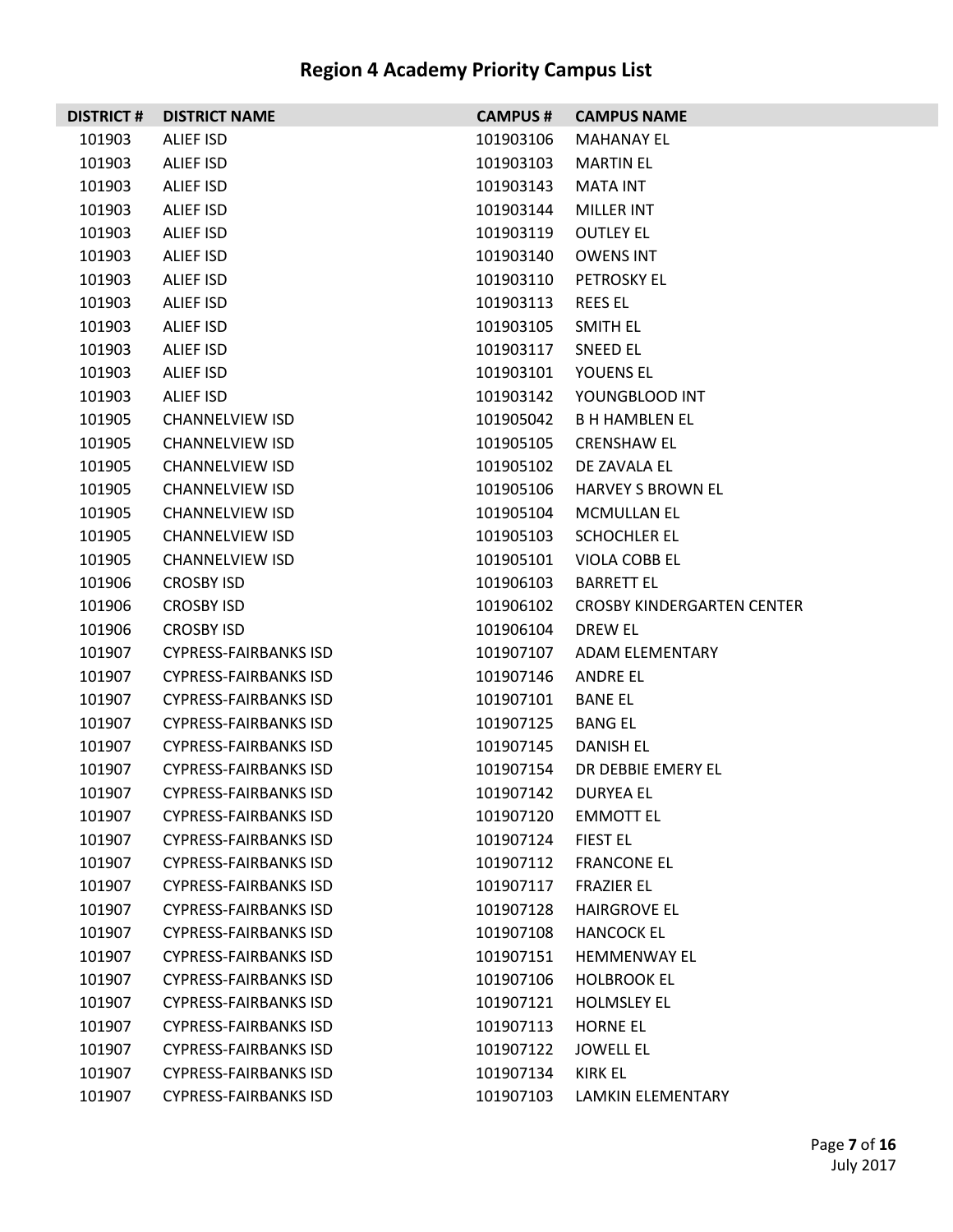| <b>DISTRICT#</b> | <b>DISTRICT NAME</b>         | <b>CAMPUS #</b> | <b>CAMPUS NAME</b>         |
|------------------|------------------------------|-----------------|----------------------------|
| 101907           | <b>CYPRESS-FAIRBANKS ISD</b> | 101907144       | LEE EL                     |
| 101907           | <b>CYPRESS-FAIRBANKS ISD</b> | 101907111       | LIEDER EL                  |
| 101907           | <b>CYPRESS-FAIRBANKS ISD</b> | 101907105       | <b>MATZKE EL</b>           |
| 101907           | <b>CYPRESS-FAIRBANKS ISD</b> | 101907150       | MCFEE ELEMENTARY SCHOOL    |
| 101907           | <b>CYPRESS-FAIRBANKS ISD</b> | 101907127       | <b>METCALF ELEMENTARY</b>  |
| 101907           | <b>CYPRESS-FAIRBANKS ISD</b> | 101907119       | <b>OWENS EL</b>            |
| 101907           | <b>CYPRESS-FAIRBANKS ISD</b> | 101907104       | POST ELEMENTARY            |
| 101907           | <b>CYPRESS-FAIRBANKS ISD</b> | 101907129       | <b>REED EL</b>             |
| 101907           | <b>CYPRESS-FAIRBANKS ISD</b> | 101907152       | <b>ROBINSON EL</b>         |
| 101907           | <b>CYPRESS-FAIRBANKS ISD</b> | 101907132       | SHERIDAN EL                |
| 101907           | <b>CYPRESS-FAIRBANKS ISD</b> | 101907141       | <b>TIPPS EL</b>            |
| 101907           | <b>CYPRESS-FAIRBANKS ISD</b> | 101907137       | <b>WALKER EL</b>           |
| 101907           | <b>CYPRESS-FAIRBANKS ISD</b> | 101907131       | <b>WILLBERN EL</b>         |
| 101907           | <b>CYPRESS-FAIRBANKS ISD</b> | 101907118       | <b>WILSON EL</b>           |
| 101907           | <b>CYPRESS-FAIRBANKS ISD</b> | 101907109       | YEAGER EL                  |
| 101908           | <b>DEER PARK ISD</b>         | 101908102       | DEEPWATER ELEMENTARY       |
| 101908           | <b>DEER PARK ISD</b>         | 101908106       | PARKWOOD ELEMENTARY        |
| 101910           | <b>GALENA PARK ISD</b>       | 101910101       | <b>CIMARRON EL</b>         |
| 101910           | <b>GALENA PARK ISD</b>       | 101910102       | <b>CLOVERLEAF EL</b>       |
| 101910           | <b>GALENA PARK ISD</b>       | 101910115       | DR SHIRLEY J WILLIAMSON EL |
| 101910           | <b>GALENA PARK ISD</b>       | 101910104       | <b>GALENA PARK EL</b>      |
| 101910           | <b>GALENA PARK ISD</b>       | 101910105       | <b>GREEN VALLEY EL</b>     |
| 101910           | <b>GALENA PARK ISD</b>       | 101910106       | <b>JACINTO CITY EL</b>     |
| 101910           | <b>GALENA PARK ISD</b>       | 101910113       | JAMES B HAVARD EL          |
| 101910           | <b>GALENA PARK ISD</b>       | 101910107       | <b>MACARTHUR EL</b>        |
| 101910           | <b>GALENA PARK ISD</b>       | 101910114       | NORMANDY CROSSING EL       |
| 101910           | <b>GALENA PARK ISD</b>       | 101910108       | <b>NORTH SHORE EL</b>      |
| 101910           | <b>GALENA PARK ISD</b>       | 101910112       | <b>PURPLE SAGE EL</b>      |
| 101910           | <b>GALENA PARK ISD</b>       | 101910109       | <b>PYBURN EL</b>           |
| 101910           | <b>GALENA PARK ISD</b>       | 101910116       | <b>SAM HOUSTON EL</b>      |
| 101910           | <b>GALENA PARK ISD</b>       | 101910111       | <b>TICE EL</b>             |
| 101910           | <b>GALENA PARK ISD</b>       | 101910110       | <b>WOODLAND ACRES EL</b>   |
| 101911           | <b>GOOSE CREEK CISD</b>      | 101911101       | <b>ALAMO EL</b>            |
| 101911           | <b>GOOSE CREEK CISD</b>      | 101911113       | ASHBEL SMITH EL            |
| 101911           | <b>GOOSE CREEK CISD</b>      | 101911125       | <b>BANUELOS EL</b>         |
| 101911           | <b>GOOSE CREEK CISD</b>      | 101911105       | <b>CARVER EL</b>           |
| 101911           | <b>GOOSE CREEK CISD</b>      | 101911118       | <b>CROCKETT EL</b>         |
| 101911           | <b>GOOSE CREEK CISD</b>      | 101911120       | DE ZAVALA EL               |
| 101911           | <b>GOOSE CREEK CISD</b>      | 101911107       | <b>HARLEM EL</b>           |
| 101911           | <b>GOOSE CREEK CISD</b>      | 101911108       | <b>HIGHLANDS EL</b>        |
| 101911           | <b>GOOSE CREEK CISD</b>      | 101911117       | <b>HOPPER PRI</b>          |
| 101911           | <b>GOOSE CREEK CISD</b>      | 101911103       | JAMES BOWIE EL             |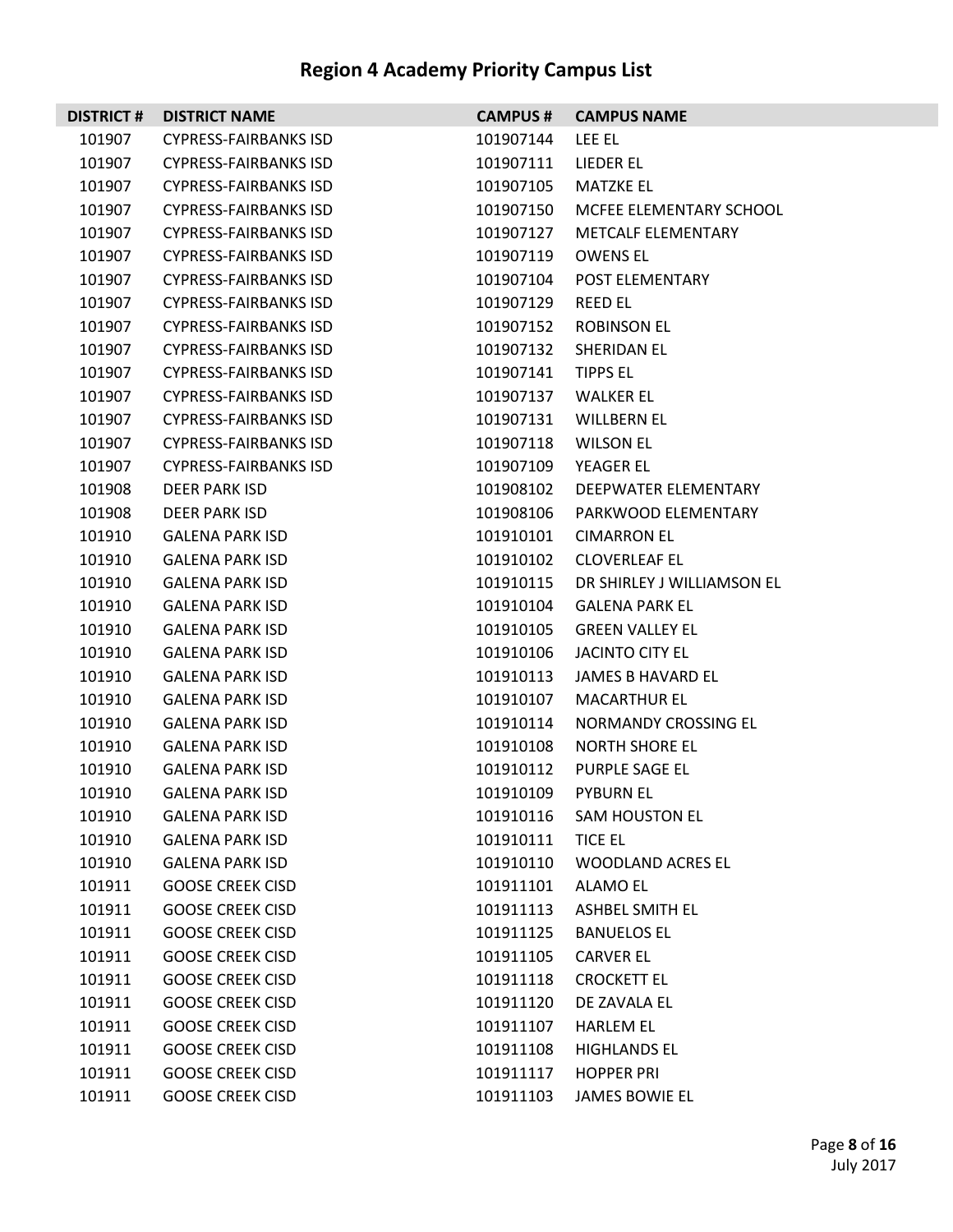| <b>DISTRICT#</b> | <b>DISTRICT NAME</b>    | <b>CAMPUS#</b> | <b>CAMPUS NAME</b>              |
|------------------|-------------------------|----------------|---------------------------------|
| 101911           | <b>GOOSE CREEK CISD</b> | 101911111      | LAMAR EL                        |
| 101911           | <b>GOOSE CREEK CISD</b> | 101911112      | SAN JACINTO EL                  |
| 101911           | <b>GOOSE CREEK CISD</b> | 101911102      | STEPHEN F AUSTIN EL             |
| 101911           | <b>GOOSE CREEK CISD</b> | 101911114      | <b>TRAVIS EL</b>                |
| 101912           | <b>HOUSTON ISD</b>      | 101912102      | ALCOTT EL                       |
| 101912           | <b>HOUSTON ISD</b>      | 101912104      | <b>ALMEDA EL</b>                |
| 101912           | <b>HOUSTON ISD</b>      | 101912105      | <b>ANDERSON EL</b>              |
| 101912           | <b>HOUSTON ISD</b>      | 101912478      | ARABIC IMMERSION MAGNET SCHOOL  |
| 101912           | <b>HOUSTON ISD</b>      | 101912273      | <b>ASHFORD EL</b>               |
| 101912           | <b>HOUSTON ISD</b>      | 101912274      | <b>ASKEW EL</b>                 |
| 101912           | <b>HOUSTON ISD</b>      | 101912106      | <b>ATHERTON EL</b>              |
| 101912           | <b>HOUSTON ISD</b>      | 101912107      | <b>BARRICK EL</b>               |
| 101912           | <b>HOUSTON ISD</b>      | 101912108      | <b>BASTIAN EL</b>               |
| 101912           | <b>HOUSTON ISD</b>      | 101912151      | <b>BELL EL</b>                  |
| 101912           | <b>HOUSTON ISD</b>      | 101912360      | BELLFORT EARLY CHILDHOOD CENTER |
| 101912           | <b>HOUSTON ISD</b>      | 101912295      | <b>BENAVIDEZ EL</b>             |
| 101912           | <b>HOUSTON ISD</b>      | 101912268      | <b>BENBROOK EL</b>              |
| 101912           | <b>HOUSTON ISD</b>      | 101912109      | <b>BERRY EL</b>                 |
| 101912           | <b>HOUSTON ISD</b>      | 101912110      | <b>BLACKSHEAR EL</b>            |
| 101912           | <b>HOUSTON ISD</b>      | 101912111      | <b>BONHAM EL</b>                |
| 101912           | <b>HOUSTON ISD</b>      | 101912112      | <b>BONNER EL</b>                |
| 101912           | <b>HOUSTON ISD</b>      | 101912114      | <b>BRAEBURN EL</b>              |
| 101912           | <b>HOUSTON ISD</b>      | 101912344      | <b>BRIARMEADOW CHARTER</b>      |
| 101912           | <b>HOUSTON ISD</b>      | 101912117      | <b>BRISCOE EL</b>               |
| 101912           | <b>HOUSTON ISD</b>      | 101912119      | <b>BROOKLINE EL</b>             |
| 101912           | <b>HOUSTON ISD</b>      | 101912120      | <b>BROWNING EL</b>              |
| 101912           | <b>HOUSTON ISD</b>      | 101912121      | <b>BRUCE EL</b>                 |
| 101912           | <b>HOUSTON ISD</b>      | 101912122      | <b>BURBANK EL</b>               |
| 101912           | <b>HOUSTON ISD</b>      | 101912124      | <b>BURNET EL</b>                |
| 101912           | <b>HOUSTON ISD</b>      | 101912125      | <b>BURRUS EL</b>                |
| 101912           | <b>HOUSTON ISD</b>      | 101912287      | CAGE EL                         |
| 101912           | <b>HOUSTON ISD</b>      | 101912292      | <b>CARRILLO EL</b>              |
| 101912           | <b>HOUSTON ISD</b>      | 101912123      | <b>CODWELL EL</b>               |
| 101912           | <b>HOUSTON ISD</b>      | 101912358      | COOK JR EL                      |
| 101912           | <b>HOUSTON ISD</b>      | 101912132      | COOP EL                         |
| 101912           | <b>HOUSTON ISD</b>      | 101912133      | <b>CORNELIUS EL</b>             |
| 101912           | <b>HOUSTON ISD</b>      | 101912290      | <b>CRESPO EL</b>                |
| 101912           | <b>HOUSTON ISD</b>      | 101912135      | <b>CROCKETT EL</b>              |
| 101912           | <b>HOUSTON ISD</b>      | 101912136      | <b>CUNNINGHAM EL</b>            |
| 101912           | <b>HOUSTON ISD</b>      | 101912297      | <b>DAVILA EL</b>                |
| 101912           | <b>HOUSTON ISD</b>      | 101912137      | DE CHAUMES EL                   |
| 101912           | <b>HOUSTON ISD</b>      | 101912138      | DE ZAVALA EL                    |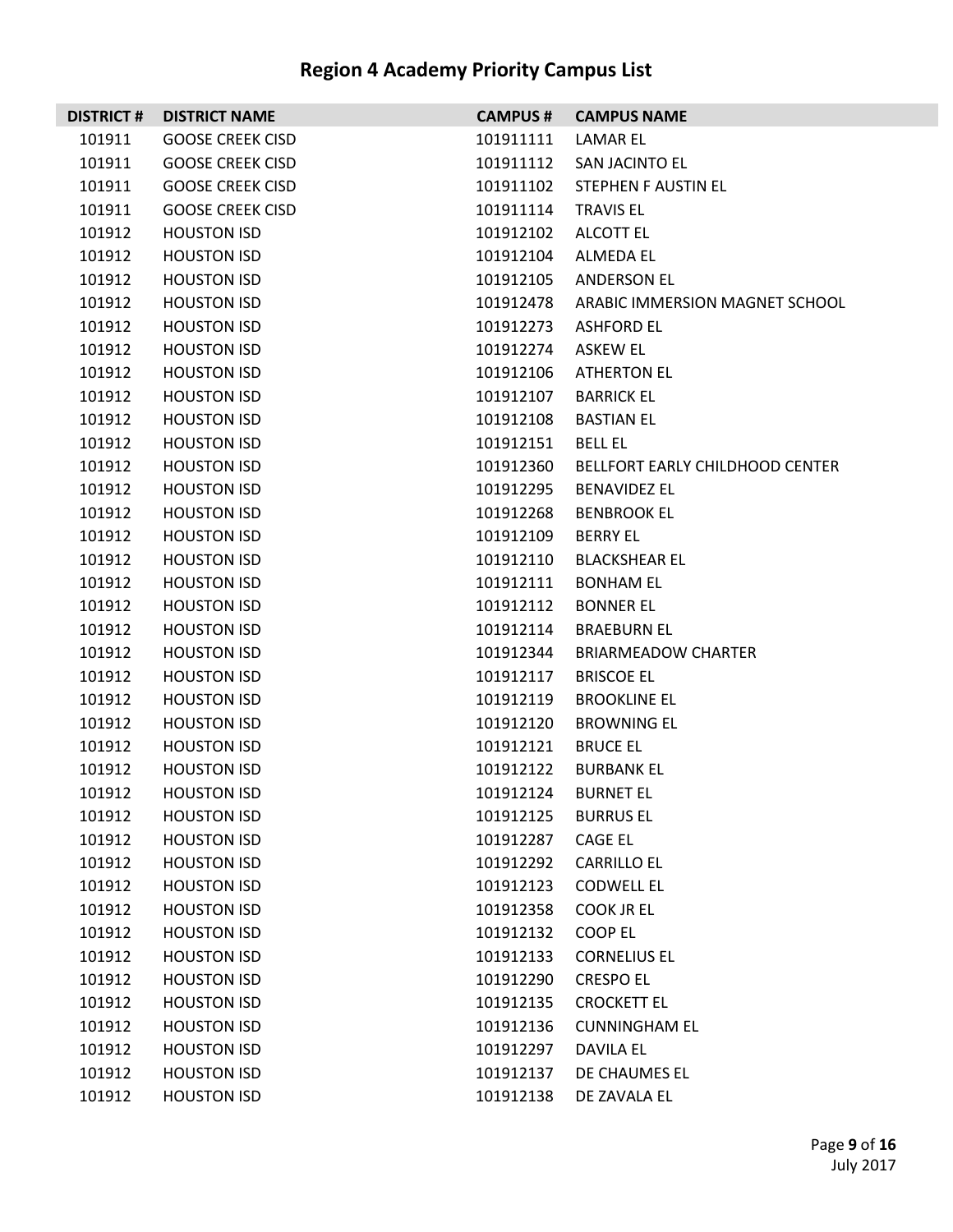| <b>DISTRICT#</b> | <b>DISTRICT NAME</b> | <b>CAMPUS#</b> | <b>CAMPUS NAME</b>                 |
|------------------|----------------------|----------------|------------------------------------|
| 101912           | <b>HOUSTON ISD</b>   | 101912383      | <b>DEANDA EL</b>                   |
| 101912           | <b>HOUSTON ISD</b>   | 101912140      | DOGAN EL                           |
| 101912           | <b>HOUSTON ISD</b>   | 101912115      | <b>DURHAM EL</b>                   |
| 101912           | <b>HOUSTON ISD</b>   | 101912144      | <b>DURKEE EL</b>                   |
| 101912           | <b>HOUSTON ISD</b>   | 101912466      | EL DAEP                            |
| 101912           | <b>HOUSTON ISD</b>   | 101912147      | ELIOT EL                           |
| 101912           | <b>HOUSTON ISD</b>   | 101912475      | <b>ELMORE EL</b>                   |
| 101912           | <b>HOUSTON ISD</b>   | 101912148      | ELROD EL                           |
| 101912           | <b>HOUSTON ISD</b>   | 101912149      | <b>EMERSON EL</b>                  |
| 101912           | <b>HOUSTON ISD</b>   | 101912364      | ENERGIZED FOR EXCELLENCE ACADEMY E |
| 101912           | <b>HOUSTON ISD</b>   | 101912152      | FIELD EL                           |
| 101912           | <b>HOUSTON ISD</b>   | 101912271      | <b>FOERSTER EL</b>                 |
| 101912           | <b>HOUSTON ISD</b>   | 101912153      | <b>FONDREN EL</b>                  |
| 101912           | <b>HOUSTON ISD</b>   | 101912470      | FONWOOD EARLY CHILDHOOD CTR        |
| 101912           | <b>HOUSTON ISD</b>   | 101912154      | <b>FOSTER EL</b>                   |
| 101912           | <b>HOUSTON ISD</b>   | 101912155      | <b>FRANKLIN EL</b>                 |
| 101912           | <b>HOUSTON ISD</b>   | 101912156      | <b>FROST EL</b>                    |
| 101912           | <b>HOUSTON ISD</b>   | 101912291      | <b>GALLEGOS EL</b>                 |
| 101912           | <b>HOUSTON ISD</b>   | 101912283      | <b>GARCIA EL</b>                   |
| 101912           | <b>HOUSTON ISD</b>   | 101912158      | <b>GARDEN VILLAS EL</b>            |
| 101912           | <b>HOUSTON ISD</b>   | 101912159      | <b>GOLFCREST EL</b>                |
| 101912           | <b>HOUSTON ISD</b>   | 101912162      | <b>GREGG EL</b>                    |
| 101912           | <b>HOUSTON ISD</b>   | 101912058      | <b>GREGORY-LINCOLN ED CTR</b>      |
| 101912           | <b>HOUSTON ISD</b>   | 101912262      | <b>GRISSOM EL</b>                  |
| 101912           | <b>HOUSTON ISD</b>   | 101912369      | <b>GROSS EL</b>                    |
| 101912           | <b>HOUSTON ISD</b>   | 101912131      | HALPIN EARLY CHILDHOOD CTR         |
| 101912           | <b>HOUSTON ISD</b>   | 101912166      | HARRIS J R EL                      |
| 101912           | <b>HOUSTON ISD</b>   | 101912167      | <b>HARRIS R P EL</b>               |
| 101912           | <b>HOUSTON ISD</b>   | 101912168      | <b>HARTSFIELD EL</b>               |
| 101912           | <b>HOUSTON ISD</b>   | 101912170      | <b>HELMS EL</b>                    |
| 101912           | <b>HOUSTON ISD</b>   | 101912171      | <b>HENDERSON J EL</b>              |
| 101912           | <b>HOUSTON ISD</b>   | 101912172      | <b>HENDERSON N EL</b>              |
| 101912           | <b>HOUSTON ISD</b>   | 101912286      | <b>HERRERA EL</b>                  |
| 101912           | <b>HOUSTON ISD</b>   | 101912174      | <b>HIGHLAND HTS EL</b>             |
| 101912           | <b>HOUSTON ISD</b>   | 101912473      | <b>HILLIARD EL</b>                 |
| 101912           | <b>HOUSTON ISD</b>   | 101912395      | HINES-CALDWELL                     |
| 101912           | <b>HOUSTON ISD</b>   | 101912175      | <b>HOBBY EL</b>                    |
| 101912           | <b>HOUSTON ISD</b>   | 101912300      | INSPIRED FOR EXCELLENCE ACADEMY WE |
| 101912           | <b>HOUSTON ISD</b>   | 101912180      | <b>ISAACS EL</b>                   |
| 101912           | <b>HOUSTON ISD</b>   | 101912181      | <b>JANOWSKI EL</b>                 |
| 101912           | <b>HOUSTON ISD</b>   | 101912182      | JEFFERSON EL                       |
| 101912           | <b>HOUSTON ISD</b>   | 101912378      | KANDY STRIPE ACADEMY               |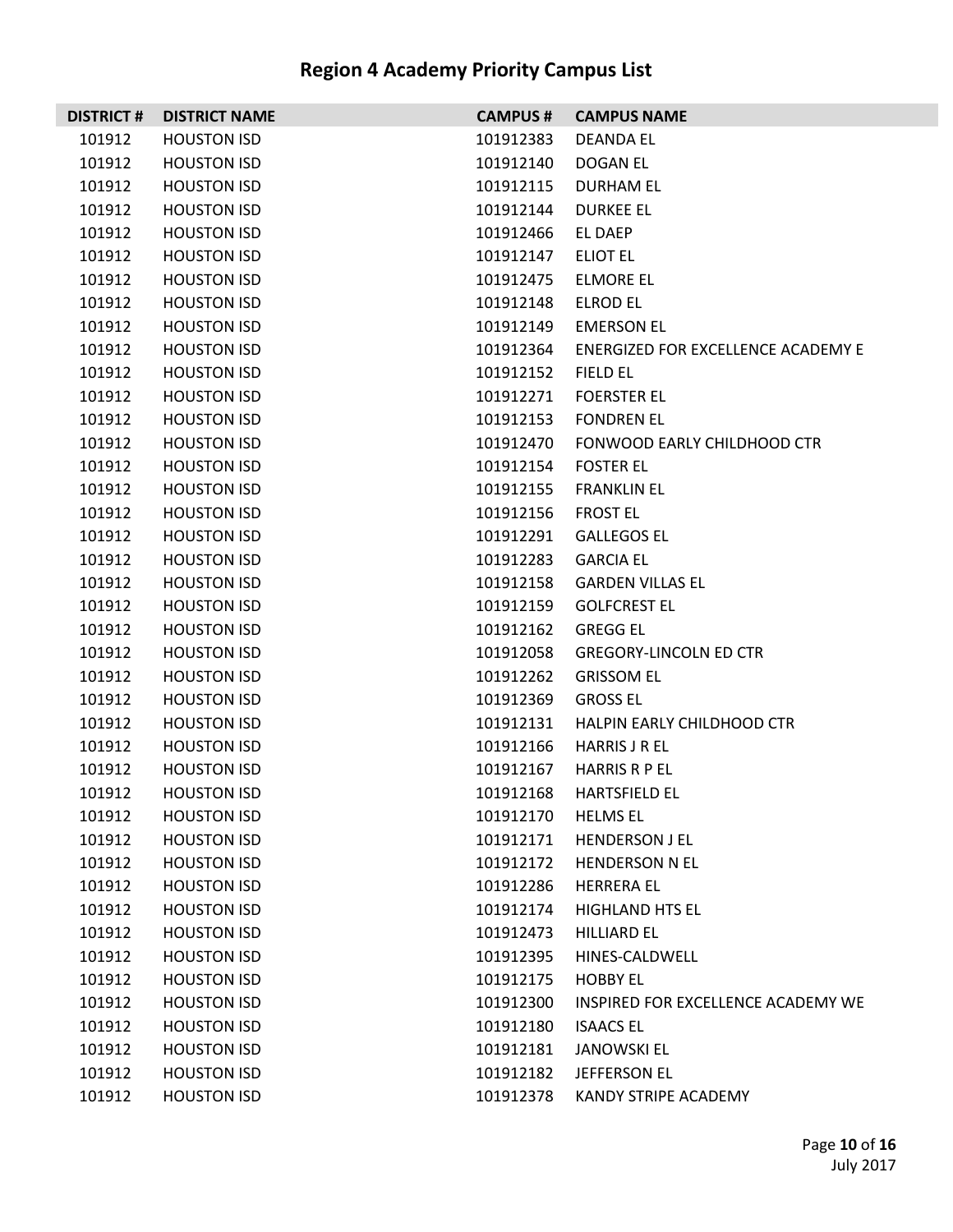| <b>DISTRICT#</b> | <b>DISTRICT NAME</b> | <b>CAMPUS#</b> | <b>CAMPUS NAME</b>           |
|------------------|----------------------|----------------|------------------------------|
| 101912           | <b>HOUSTON ISD</b>   | 101912185      | KASHMERE GARDENS EL          |
| 101912           | <b>HOUSTON ISD</b>   | 101912187      | <b>KELSO EL</b>              |
| 101912           | <b>HOUSTON ISD</b>   | 101912188      | <b>KENNEDY EL</b>            |
| 101912           | <b>HOUSTON ISD</b>   | 101912389      | <b>KETELSEN EL</b>           |
| 101912           | <b>HOUSTON ISD</b>   | 101912192      | <b>LANTRIP EL</b>            |
| 101912           | <b>HOUSTON ISD</b>   | 101912340      | LAS AMERICAS                 |
| 101912           | <b>HOUSTON ISD</b>   | 101912357      | LAURENZO EARLY CHILDHOOD CTR |
| 101912           | <b>HOUSTON ISD</b>   | 101912263      | LAW EL                       |
| 101912           | <b>HOUSTON ISD</b>   | 101912194      | <b>LEWIS EL</b>              |
| 101912           | <b>HOUSTON ISD</b>   | 101912195      | <b>LOCKHART EL</b>           |
| 101912           | <b>HOUSTON ISD</b>   | 101912196      | LONGFELLOW EL                |
| 101912           | <b>HOUSTON ISD</b>   | 101912197      | LOOSCAN EL                   |
| 101912           | <b>HOUSTON ISD</b>   | 101912198      | LOVE EL                      |
| 101912           | <b>HOUSTON ISD</b>   | 101912128      | LYONS EL                     |
| 101912           | <b>HOUSTON ISD</b>   | 101912201      | <b>MACGREGOR EL</b>          |
| 101912           | <b>HOUSTON ISD</b>   | 101912203      | MADING EL                    |
| 101912           | <b>HOUSTON ISD</b>   | 101912483      | <b>MARK WHITE EL</b>         |
| 101912           | <b>HOUSTON ISD</b>   | 101912480      | <b>MARSHALL EL</b>           |
| 101912           | <b>HOUSTON ISD</b>   | 101912289      | <b>MARTINEZ C EL</b>         |
| 101912           | <b>HOUSTON ISD</b>   | 101912298      | <b>MARTINEZ R EL</b>         |
| 101912           | <b>HOUSTON ISD</b>   | 101912179      | <b>MCGOWEN EL</b>            |
| 101912           | <b>HOUSTON ISD</b>   | 101912227      | <b>MCNAMARA EL</b>           |
| 101912           | <b>HOUSTON ISD</b>   | 101912204      | <b>MEMORIAL EL</b>           |
| 101912           | <b>HOUSTON ISD</b>   | 101912299      | <b>MILNE EL</b>              |
| 101912           | <b>HOUSTON ISD</b>   | 101912264      | <b>MITCHELL EL</b>           |
| 101912           | <b>HOUSTON ISD</b>   | 101912207      | MONTGOMERY EL                |
| 101912           | <b>HOUSTON ISD</b>   | 101912359      | <b>MORENO EL</b>             |
| 101912           | <b>HOUSTON ISD</b>   | 101912209      | <b>NEFF ECC</b>              |
| 101912           | <b>HOUSTON ISD</b>   | 101912394      | <b>NEFF EL</b>               |
| 101912           | <b>HOUSTON ISD</b>   | 101912210      | <b>NORTHLINE EL</b>          |
| 101912           | <b>HOUSTON ISD</b>   | 101912212      | <b>OATES EL</b>              |
| 101912           | <b>HOUSTON ISD</b>   | 101912213      | <b>OSBORNE EL</b>            |
| 101912           | <b>HOUSTON ISD</b>   | 101912214      | PARK PLACE EL                |
| 101912           | <b>HOUSTON ISD</b>   | 101912215      | <b>PARKER EL</b>             |
| 101912           | <b>HOUSTON ISD</b>   | 101912216      | PATTERSON EL                 |
| 101912           | <b>HOUSTON ISD</b>   | 101912217      | <b>PECK EL</b>               |
| 101912           | <b>HOUSTON ISD</b>   | 101912265      | PETERSEN EL                  |
| 101912           | <b>HOUSTON ISD</b>   | 101912218      | PILGRIM ACADEMY              |
| 101912           | <b>HOUSTON ISD</b>   | 101912219      | PINEY POINT EL               |
| 101912           | <b>HOUSTON ISD</b>   | 101912220      | PLEASANTVILLE EL             |
| 101912           | <b>HOUSTON ISD</b>   | 101912222      | PORT HOUSTON EL              |
| 101912           | <b>HOUSTON ISD</b>   | 101912223      | <b>PUGH EL</b>               |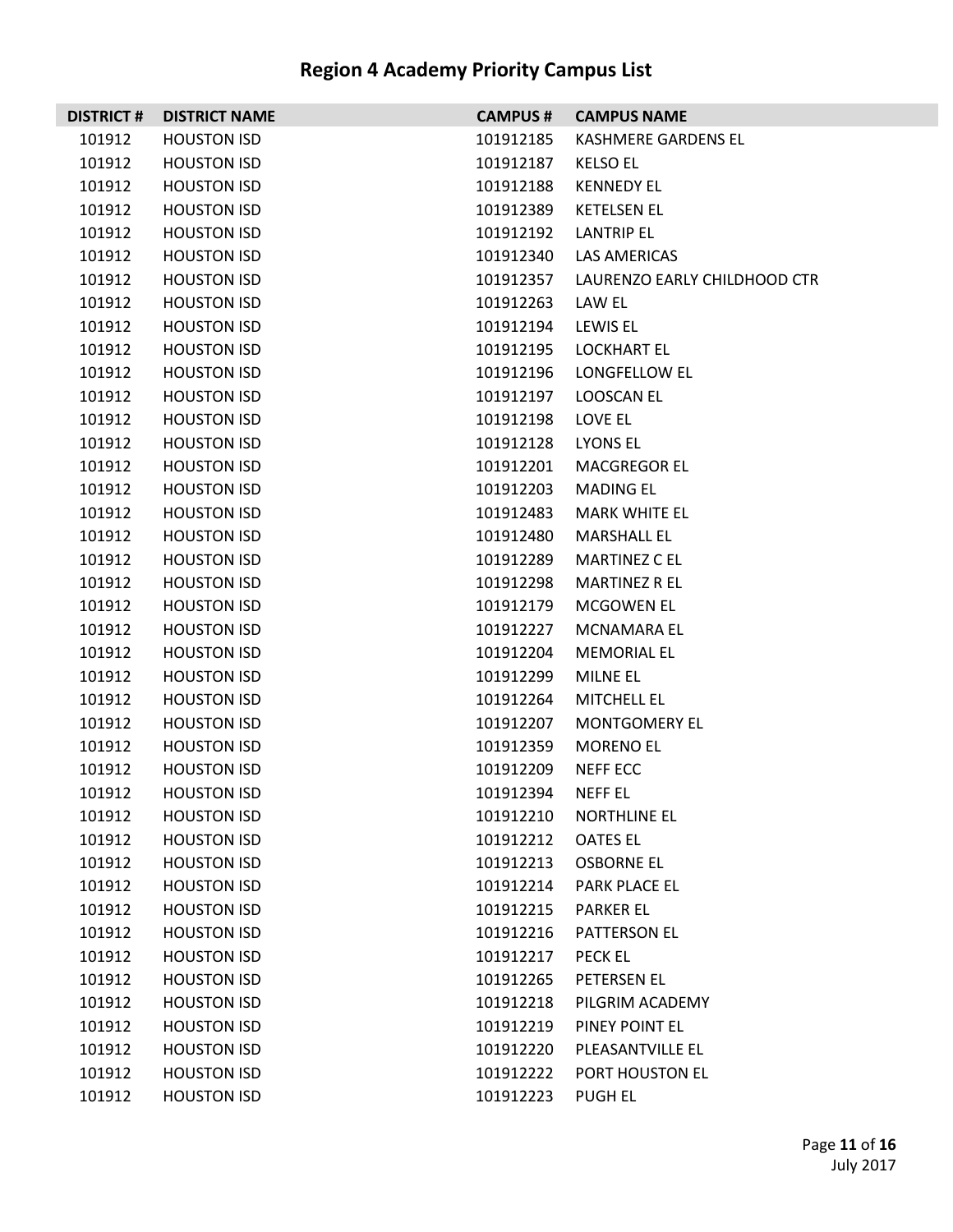| <b>DISTRICT#</b> | <b>DISTRICT NAME</b> | <b>CAMPUS#</b> | <b>CAMPUS NAME</b>                 |
|------------------|----------------------|----------------|------------------------------------|
| 101912           | <b>HOUSTON ISD</b>   | 101912396      | RAY DAILY EL                       |
| 101912           | <b>HOUSTON ISD</b>   | 101912382      | REAGAN K-8 EDUCATIONAL CTR         |
| 101912           | <b>HOUSTON ISD</b>   | 101912224      | RED EL                             |
| 101912           | <b>HOUSTON ISD</b>   | 101912225      | <b>REYNOLDS EL</b>                 |
| 101912           | <b>HOUSTON ISD</b>   | 101912080      | RICE SCH / LA ESCUELA RICE         |
| 101912           | <b>HOUSTON ISD</b>   | 101912186      | ROBINSON EL                        |
| 101912           | <b>HOUSTON ISD</b>   | 101912113      | RODERICK R PAIGE EL                |
| 101912           | <b>HOUSTON ISD</b>   | 101912372      | RODRIGUEZ EL                       |
| 101912           | <b>HOUSTON ISD</b>   | 101912231      | ROOSEVELT EL                       |
| 101912           | <b>HOUSTON ISD</b>   | 101912232      | ROSS EL                            |
| 101912           | <b>HOUSTON ISD</b>   | 101912233      | <b>RUCKER EL</b>                   |
| 101912           | <b>HOUSTON ISD</b>   | 101912281      | SANCHEZ EL                         |
| 101912           | <b>HOUSTON ISD</b>   | 101912237      | <b>SCARBOROUGH EL</b>              |
| 101912           | <b>HOUSTON ISD</b>   | 101912269      | <b>SCROGGINS EL</b>                |
| 101912           | <b>HOUSTON ISD</b>   | 101912373      | <b>SEGUIN EL</b>                   |
| 101912           | <b>HOUSTON ISD</b>   | 101912276      | SHADOWBRIAR EL                     |
| 101912           | <b>HOUSTON ISD</b>   | 101912479      | SHADYDALE EL                       |
| 101912           | <b>HOUSTON ISD</b>   | 101912239      | <b>SHEARN EL</b>                   |
| 101912           | <b>HOUSTON ISD</b>   | 101912240      | SHERMAN EL                         |
| 101912           | <b>HOUSTON ISD</b>   | 101912242      | SMITH EL                           |
| 101912           | <b>HOUSTON ISD</b>   | 101912244      | SOUTHMAYD EL                       |
| 101912           | <b>HOUSTON ISD</b>   | 101912245      | <b>STEVENS EL</b>                  |
| 101912           | <b>HOUSTON ISD</b>   | 101912248      | <b>SUTTON EL</b>                   |
| 101912           | <b>HOUSTON ISD</b>   | 101912234      | THE RUSK SCHOOL                    |
| 101912           | <b>HOUSTON ISD</b>   | 101912243      | THOMPSON EL                        |
| 101912           | <b>HOUSTON ISD</b>   | 101912279      | <b>TIJERINA EL</b>                 |
| 101912           | <b>HOUSTON ISD</b>   | 101912374      | <b>TINSLEY EL</b>                  |
| 101912           | <b>HOUSTON ISD</b>   | 101912328      | TSU CHARTER LAB SCH                |
| 101912           | <b>HOUSTON ISD</b>   | 101912285      | <b>VALLEY WEST EL</b>              |
| 101912           | <b>HOUSTON ISD</b>   | 101912489      | VICTORY PREPARATORY K-8 ACADEMY    |
| 101912           | <b>HOUSTON ISD</b>   | 101912252      | <b>WAINWRIGHT EL</b>               |
| 101912           | <b>HOUSTON ISD</b>   | 101912253      | <b>WALNUT BEND EL</b>              |
| 101912           | <b>HOUSTON ISD</b>   | 101912254      | <b>WESLEY EL</b>                   |
| 101912           | <b>HOUSTON ISD</b>   | 101912257      | <b>WHIDBY EL</b>                   |
| 101912           | <b>HOUSTON ISD</b>   | 101912267      | WHITE E EL                         |
| 101912           | <b>HOUSTON ISD</b>   | 101912258      | <b>WHITTIER EL</b>                 |
| 101912           | <b>HOUSTON ISD</b>   | 101912260      | <b>WINDSOR VILLAGE EL</b>          |
| 101912           | <b>HOUSTON ISD</b>   | 101912127      | WOODSON SCHOOL                     |
| 101912           | <b>HOUSTON ISD</b>   | 101912247      | YOUNG EL                           |
| 101912           | <b>HOUSTON ISD</b>   | 101912371      | YOUNG SCHOLARS ACADEMY FOR EXCELLE |
| 101913           | <b>HUMBLE ISD</b>    | 101913101      | <b>HUMBLE EL</b>                   |
| 101913           | <b>HUMBLE ISD</b>    | 101913117      | JACK M FIELDS SR EL                |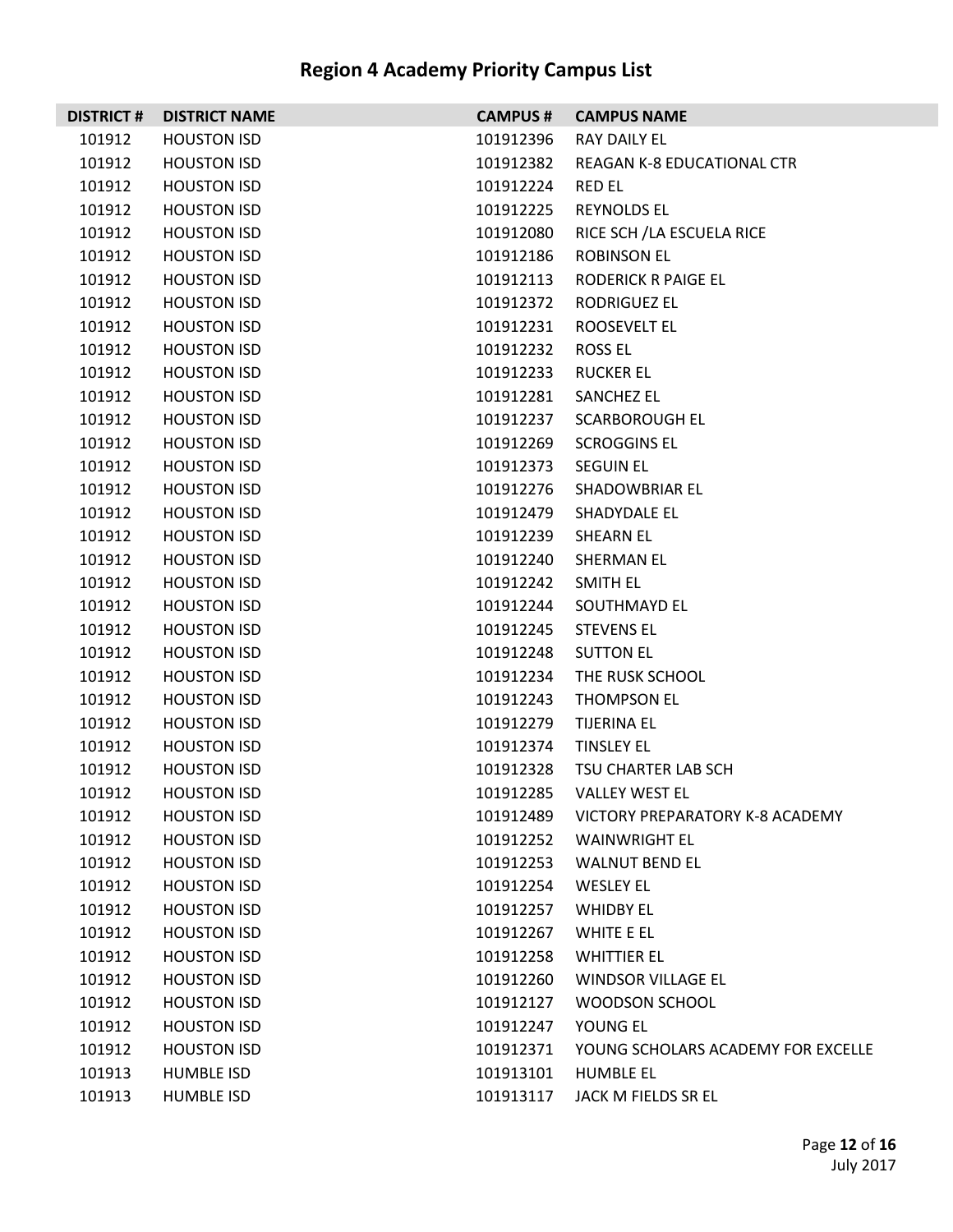| <b>DISTRICT #</b> | <b>DISTRICT NAME</b> |                    | <b>CAMPUS # CAMPUS NAME</b>        |
|-------------------|----------------------|--------------------|------------------------------------|
| 101913            | <b>HUMBLE ISD</b>    | 101913102          | LAKELAND EL                        |
| 101913            | HUMBLE ISD           | 101913103          | NORTH BELT EL                      |
| 101913            | <b>HUMBLE ISD</b>    | 101913108          | OAKS EL                            |
| 101913            | HUMBLE ISD           |                    | 101913122 PARK LAKES EL            |
| 101913            | HUMBLE ISD           | 101913127          | <b>RIDGE CREEK EL</b>              |
| 101913            | HUMBLE ISD           | 101913123          | <b>RIVER PINES EL</b>              |
| 101914            | <b>KATY ISD</b>      | 101914106          | <b>BEAR CREEK EL</b>               |
| 101914            | <b>KATY ISD</b>      | 101914126 FRANZ EL |                                    |
| 101914            | <b>KATY ISD</b>      | 101914125          | <b>JACK &amp; SHARON RHOADS EL</b> |
| 101914            | <b>KATY ISD</b>      | 101914121          | JEAN & BETTY SCHMALZ EL            |
| 101914            | <b>KATY ISD</b>      | 101914113          | LORAINE T GOLBOW EL                |
| 101914            | <b>KATY ISD</b>      | 101914101          | MAURICE L WOLFE EL                 |
| 101914            | <b>KATY ISD</b>      | 101914111          | <b>MAYDE CREEK EL</b>              |
| 101914            | <b>KATY ISD</b>      | 101914116          | <b>MCROBERTS EL</b>                |
| 101914            | <b>KATY ISD</b>      | 101914104          | MEMORIAL PARKWAY EL                |
| 101914            | <b>KATY ISD</b>      | 101914130          | <b>MORTON RANCH EL</b>             |
| 101914            | <b>KATY ISD</b>      | 101914110          | <b>SUNDOWN EL</b>                  |
| 101914            | <b>KATY ISD</b>      |                    | 101914128 URSULA STEPHENS EL       |
| 101914            | <b>KATY ISD</b>      | 101914105          | ZELMA HUTSELL EL                   |
| 101915            | KLEIN ISD            |                    | 101915129 BERNSHAUSEN EL           |
| 101915            | <b>KLEIN ISD</b>     | 101915118          | EILAND EL                          |
| 101915            | KLEIN ISD            | 101915105          | EPPS ISLAND EL                     |
| 101915            | <b>KLEIN ISD</b>     | 101915104          | <b>GREENWOOD FOREST EL</b>         |
| 101915            | KLEIN ISD            | 101915108          | KAISER EL                          |
| 101915            | KLEIN ISD            | 101915117          | KLENK EL                           |
| 101915            | KLEIN ISD            | 101915122          | MCDOUGLE EL                        |
| 101915            | <b>KLEIN ISD</b>     | 101915112          | NITSCH EL                          |
| 101916            | LA PORTE ISD         | 101916104          | <b>BAYSHORE EL</b>                 |
| 101916            | LA PORTE ISD         | 101916105          | <b>COLLEGE PARK EL</b>             |
| 101916            | LA PORTE ISD         |                    | 101916103 LA PORTE EL              |
| 101917            | PASADENA ISD         | 101917124          | <b>ATKINSON EL</b>                 |
| 101917            | PASADENA ISD         | 101917101          | <b>BAILEY EL</b>                   |
| 101917            | PASADENA ISD         | 101917143          | <b>BOBBY SHAW MIDDLE</b>           |
| 101917            | PASADENA ISD         | 101917126          | <b>BURNETT ELEMENTARY</b>          |
| 101917            | PASADENA ISD         | 101917139          | <b>CARTER LOMAX MIDDLE</b>         |
| 101917            | PASADENA ISD         | 101917136          | DE ZAVALA MIDDLE SCHOOL            |
| 101917            | PASADENA ISD         | 101917141          | <b>EARNESTEEN MILSTEAD MIDDLE</b>  |
| 101917            | PASADENA ISD         | 101917102          | <b>FISHER ELEMENTARY</b>           |
| 101917            | PASADENA ISD         | 101917127          | <b>FRAZIER EL</b>                  |
| 101917            | PASADENA ISD         | 101917147          | <b>FRED ROBERTS MIDDLE</b>         |
| 101917            | PASADENA ISD         | 101917103          | <b>FREEMAN EL</b>                  |
| 101917            | PASADENA ISD         | 101917104          | <b>GARDENS EL</b>                  |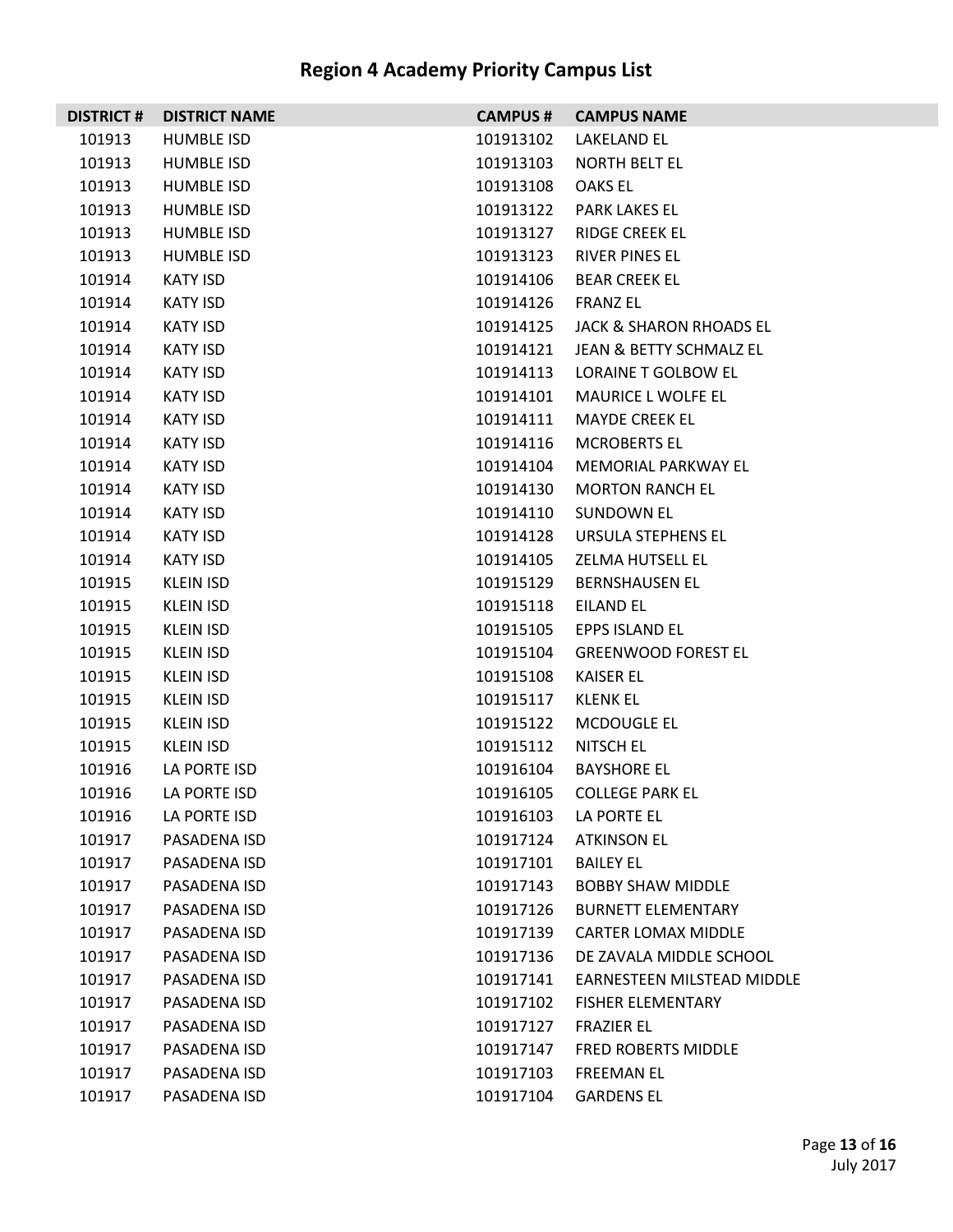| <b>DISTRICT#</b> | <b>DISTRICT NAME</b> | <b>CAMPUS #</b> | <b>CAMPUS NAME</b>         |
|------------------|----------------------|-----------------|----------------------------|
| 101917           | PASADENA ISD         | 101917105       | <b>GARFIELD EL</b>         |
| 101917           | PASADENA ISD         | 101917106       | <b>GENOA EL</b>            |
| 101917           | PASADENA ISD         | 101917107       | <b>GOLDEN ACRES EL</b>     |
| 101917           | PASADENA ISD         | 101917125       | <b>JENSEN EL</b>           |
| 101917           | PASADENA ISD         | 101917109       | <b>JESSUP EL</b>           |
| 101917           | PASADENA ISD         | 101917144       | <b>KELLER MIDDLE</b>       |
| 101917           | PASADENA ISD         | 101917110       | <b>KRUSE EL</b>            |
| 101917           | PASADENA ISD         | 101917116       | L F SMITH ELEMENTARY       |
| 101917           | PASADENA ISD         | 101917137       | LAURA WELCH BUSH EL        |
| 101917           | PASADENA ISD         | 101917117       | MAE SMYTHE EL              |
| 101917           | PASADENA ISD         | 101917145       | MARSHALL KENDRICK MIDDLE   |
| 101917           | PASADENA ISD         | 101917134       | <b>MATTHYS EL</b>          |
| 101917           | PASADENA ISD         | 101917122       | MCMASTERS EL               |
| 101917           | PASADENA ISD         | 101917111       | <b>MEADOR ELEMENTARY</b>   |
| 101917           | PASADENA ISD         | 101917140       | <b>MELILLO MIDDLE</b>      |
| 101917           | PASADENA ISD         | 101917129       | <b>MOORE EL</b>            |
| 101917           | PASADENA ISD         | 101917133       | MORALES ELEMENTARY         |
| 101917           | PASADENA ISD         | 101917135       | <b>MORRIS MIDDLE</b>       |
| 101917           | PASADENA ISD         | 101917146       | NELDA SULLIVAN MIDDLE      |
| 101917           | PASADENA ISD         | 101917112       | <b>PARKS EL</b>            |
| 101917           | PASADENA ISD         | 101917108       | PEARL HALL EL              |
| 101917           | PASADENA ISD         | 101917113       | POMEROY EL                 |
| 101917           | PASADENA ISD         | 101917114       | <b>RED BLUFF EL</b>        |
| 101917           | PASADENA ISD         | 101917115       | <b>RICHEY EL</b>           |
| 101917           | PASADENA ISD         | 101917142       | RICK SCHNEIDER MIDDLE      |
| 101917           | PASADENA ISD         | 101917138       | <b>SOUTH BELT EL</b>       |
| 101917           | PASADENA ISD         | 101917118       | <b>SOUTH HOUSTON EL</b>    |
| 101917           | PASADENA ISD         | 101917119       | SOUTH SHAVER EL            |
| 101917           | PASADENA ISD         | 101917131       | <b>SPARKS ELEMENTARY</b>   |
| 101917           | PASADENA ISD         | 101917123       | <b>STUCHBERY EL</b>        |
| 101917           | PASADENA ISD         | 101917128       | <b>TEAGUE EL</b>           |
| 101917           | PASADENA ISD         | 101917055       | THE SUMMIT (INTERMEDIATE)  |
| 101917           | PASADENA ISD         | 101917148       | THOMAS HANCOCK EL          |
| 101917           | PASADENA ISD         | 101917120       | <b>WILLIAMS ELEMENTARY</b> |
| 101917           | PASADENA ISD         | 101917130       | YOUNG EL                   |
| 101919           | <b>SPRING ISD</b>    | 101919109       | <b>ANDERSON EL</b>         |
| 101919           | SPRING ISD           | 101919102       | <b>BAMMEL EL</b>           |
| 101919           | <b>SPRING ISD</b>    | 101919112       | <b>BENEKE EL</b>           |
| 101919           | <b>SPRING ISD</b>    | 101919124       | CAROLEE BOOKER ELEMENTARY  |
| 101919           | <b>SPRING ISD</b>    | 101919119       | <b>CHET BURCHETT EL</b>    |
| 101919           | <b>SPRING ISD</b>    | 101919116       | <b>CLARK INT</b>           |
| 101919           | <b>SPRING ISD</b>    | 101919129       | <b>CLARK PRI</b>           |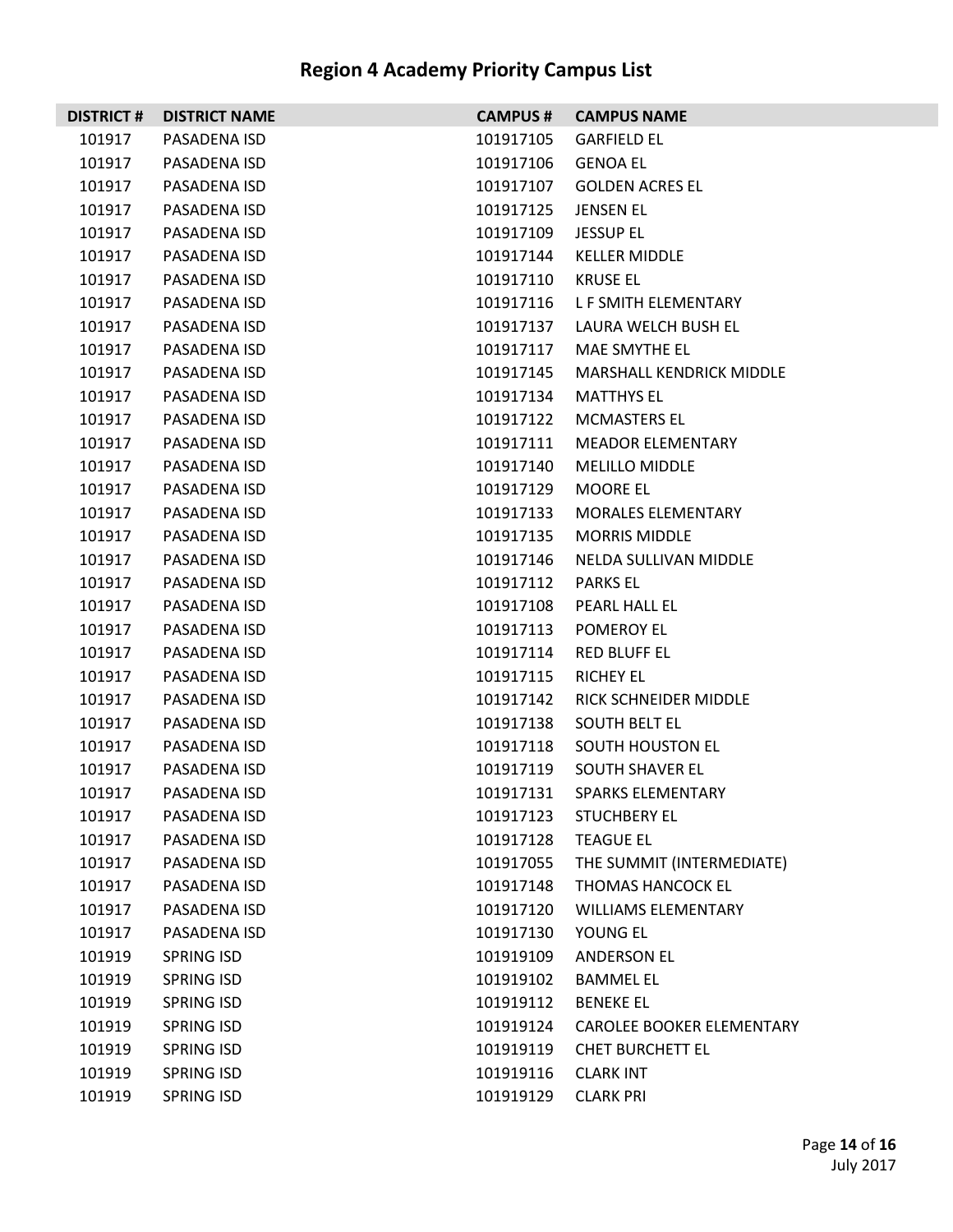| <b>DISTRICT #</b> | <b>DISTRICT NAME</b>     | <b>CAMPUS #</b> | <b>CAMPUS NAME</b>           |
|-------------------|--------------------------|-----------------|------------------------------|
| 101919            | <b>SPRING ISD</b>        | 101919114       | <b>DELORAS E THOMPSON EL</b> |
| 101919            | <b>SPRING ISD</b>        | 101919123       | DONNA LEWIS EL               |
| 101919            | SPRING ISD               | 101919121       | <b>GINGER MCNABB EL</b>      |
| 101919            | SPRING ISD               | 101919128       | <b>GLORIA MARSHALL EL</b>    |
| 101919            | SPRING ISD               | 101919127       | <b>HELEN MAJOR EL</b>        |
| 101919            | <b>SPRING ISD</b>        | 101919115       | <b>HERITAGE EL</b>           |
| 101919            | SPRING ISD               | 101919125       | <b>HOYLAND EL</b>            |
| 101919            | SPRING ISD               | 101919110       | JOAN LINK EL                 |
| 101919            | SPRING ISD               | 101919104       | JOHN WINSHIP EL              |
| 101919            | <b>SPRING ISD</b>        | 101919106       | <b>MEYER EL</b>              |
| 101919            | SPRING ISD               | 101919107       | MILDRED JENKINS EL           |
| 101919            | SPRING ISD               | 101919120       | <b>MILTON COOPER EL</b>      |
| 101919            | <b>SPRING ISD</b>        | 101919122       | <b>NORTHGATE EL</b>          |
| 101919            | <b>SPRING ISD</b>        | 101919105       | PAT REYNOLDS EL              |
| 101919            | SPRING ISD               | 101919108       | PEARL M HIRSCH EL            |
| 101919            | SPRING ISD               | 101919103       | PONDEROSA EL                 |
| 101919            | SPRING ISD               | 101919126       | RALPH EICKENROHT EL          |
| 101919            | <b>SPRING ISD</b>        | 101919117       | SALYERS EL                   |
| 101919            | <b>SPRING ISD</b>        | 101919111       | SMITH EL                     |
| 101920            | SPRING BRANCH ISD        | 101920126       | <b>BUFFALO CREEK EL</b>      |
| 101920            | SPRING BRANCH ISD        | 101920124       | <b>CEDAR BROOK EL</b>        |
| 101920            | SPRING BRANCH ISD        | 101920103       | EDGEWOOD EL                  |
| 101920            | SPRING BRANCH ISD        | 101920105       | <b>HOLLIBROOK EL</b>         |
| 101920            | <b>SPRING BRANCH ISD</b> | 101920106       | <b>HOUSMAN EL</b>            |
| 101920            | SPRING BRANCH ISD        | 101920041       | LANDRUM MIDDLE               |
| 101920            | SPRING BRANCH ISD        | 101920110       | PINE SHADOWS EL              |
| 101920            | SPRING BRANCH ISD        | 101920111       | <b>RIDGECREST EL</b>         |
| 101920            | SPRING BRANCH ISD        | 101920113       | <b>SHADOW OAKS EL</b>        |
| 101920            | <b>SPRING BRANCH ISD</b> | 101920119       | SHERWOOD EL                  |
| 101920            | SPRING BRANCH ISD        | 101920114       | <b>SPRING BRANCH EL</b>      |
| 101920            | <b>SPRING BRANCH ISD</b> | 101920120       | SPRING SHADOW EL             |
| 101920            | <b>SPRING BRANCH ISD</b> | 101920122       | <b>TERRACE EL</b>            |
| 101920            | <b>SPRING BRANCH ISD</b> | 101920131       | THE BEAR BLVD SCHOOL         |
| 101920            | <b>SPRING BRANCH ISD</b> | 101920123       | THORNWOOD EL                 |
| 101920            | <b>SPRING BRANCH ISD</b> | 101920125       | <b>TREASURE FOREST EL</b>    |
| 101920            | <b>SPRING BRANCH ISD</b> | 101920116       | <b>WESTWOOD EL</b>           |
| 101920            | <b>SPRING BRANCH ISD</b> | 101920117       | <b>WOODVIEW EL</b>           |
| 101921            | <b>TOMBALL ISD</b>       | 101921108       | <b>TOMBALL EL</b>            |
| 101924            | SHELDON ISD              | 101924111       | <b>GARRETT EL</b>            |
| 101924            | SHELDON ISD              | 101924109       | H M CARROLL EL               |
| 101924            | SHELDON ISD              | 101924104       | L E MONAHAN EL               |
| 101924            | SHELDON ISD              | 101924102       | ROYALWOOD EL                 |